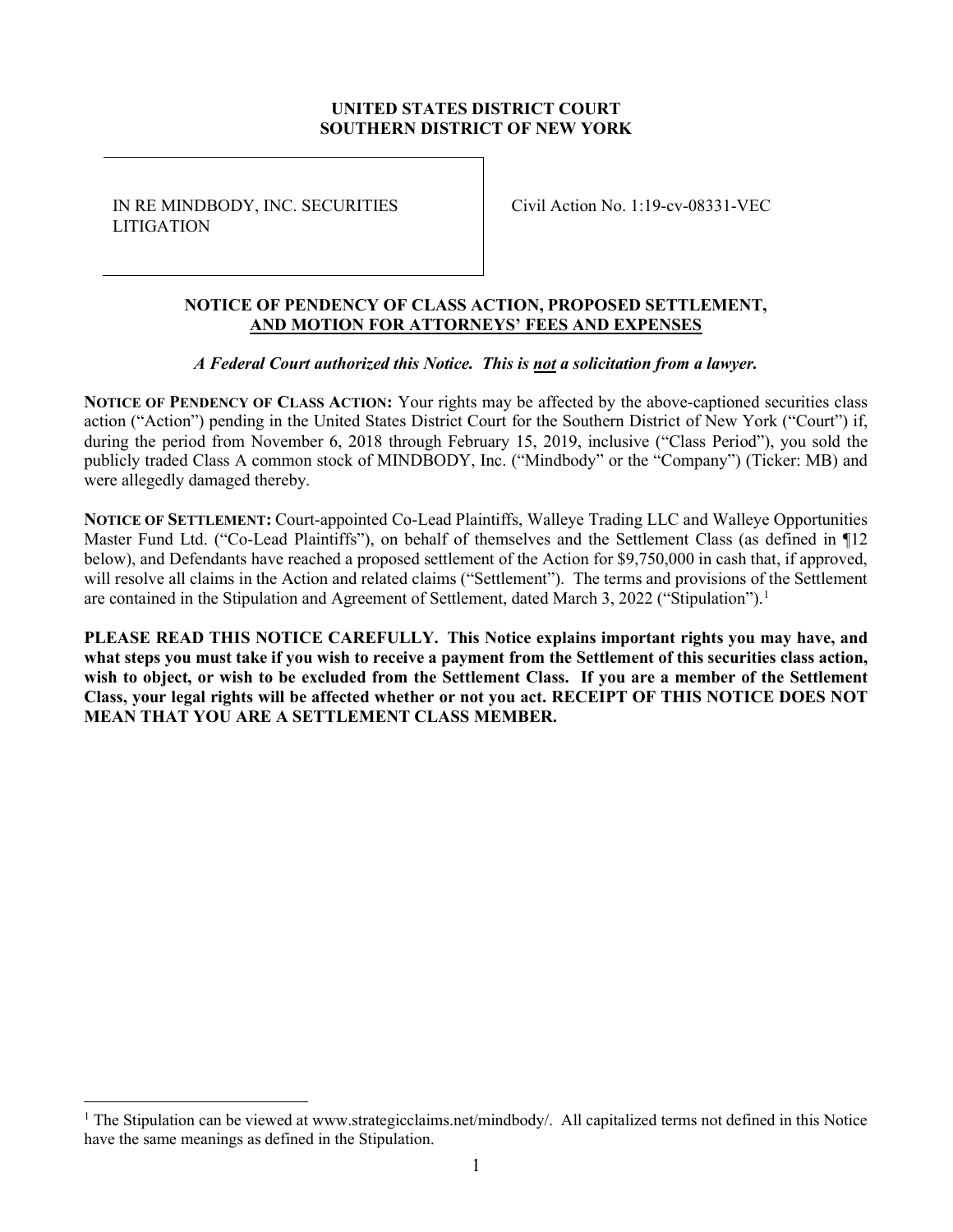| YOUR LEGAL RIGHTS AND OPTIONS IN THIS SETTLEMENT                                                                                 |                                                                                                                                                                                                                                                                                                        |  |  |  |
|----------------------------------------------------------------------------------------------------------------------------------|--------------------------------------------------------------------------------------------------------------------------------------------------------------------------------------------------------------------------------------------------------------------------------------------------------|--|--|--|
| <b>SUBMIT A CLAIM FORM BY</b><br><b>SEPTEMBER 27, 2022</b>                                                                       | The only way to get a payment. See Question 8 for details.                                                                                                                                                                                                                                             |  |  |  |
| <b>EXCLUDE YOURSELF FROM</b><br>THE SETTLEMENT CLASS BY<br><b>SEPTEMBER 27, 2022</b>                                             | Get no payment. This is the only option that, assuming your<br>claim is timely brought, might allow you to ever bring or be<br>part of any other lawsuit against Defendants and/or the other<br>Released Defendant Parties concerning the Released<br>Plaintiff's Claims. See Question 10 for details. |  |  |  |
| <b>OBJECT BY OCTOBER 14, 2022</b>                                                                                                | Write to the Court about why you do not like the Settlement,<br>the Plan of Allocation for distributing the proceeds of the<br>Settlement, and/or Lead Counsel's Fee and Expense<br>Application. If you object, you will still be in the Settlement<br>Class. See Question 14 for details.             |  |  |  |
| PARTICIPATE IN A HEARING<br>ON OCTOBER 27, 2022 AND FILE<br><b>A NOTICE OF INTENTION TO</b><br><b>APPEAR BY OCTOBER 18, 2022</b> | Ask to speak to the Court at the Settlement Hearing about the<br>Settlement. See Question 18 for details.                                                                                                                                                                                              |  |  |  |
| <b>DO NOTHING</b>                                                                                                                | Get no payment. Give up rights. Still be bound by the<br>terms of the Settlement.                                                                                                                                                                                                                      |  |  |  |

These rights and options—and the deadlines to exercise them—are explained below.

 The Court in charge of this case still has to decide whether to approve the proposed Settlement. Payments will be made to all Settlement Class Members who timely submit valid Claim Forms, if the Court approves the Settlement and after any appeals are resolved.

## SUMMARY OF THE NOTICE

## Statement of the Settlement Class's Recovery

1. Subject to Court approval, Co-Lead Plaintiffs, on behalf of the Settlement Class, have agreed to settle the Action in exchange for a payment of \$9,750,000 in cash (the "Settlement Amount"), which will be deposited into an Escrow Account (the "Settlement Fund"). Based on Co-Lead Plaintiffs' estimate of the number of shares of Mindbody publicly traded Class A common stock eligible to participate in the Settlement, and assuming that all investors eligible to participate in the Settlement do so, it is estimated that the average recovery, before deduction of any Court-approved fees and expenses, such as attorneys' fees, Litigation Expenses, Taxes, and Notice and Administration Expenses, would be approximately \$0.26 per allegedly damaged share.<sup>2</sup> If the Court approves Lead Counsel's Fee and Expense Application (discussed below), the average recovery would be approximately \$0.16 per allegedly damaged share. These average recovery amounts are only estimates and Settlement Class Members may recover more or less than these estimates. A Settlement Class Member's actual recovery will depend on, for example: (i) the number of claims submitted; (ii) the amount of the Net Settlement Fund; (iii) how many shares of Mindbody publicly traded Class A common stock the Settlement Class Member sold during the Class Period and when; and (iv) the total Recognized Claims of all valid Claim Forms. See the Plan of Allocation beginning on page 11 for information on the calculation of your Recognized Claim.

## Statement of Potential Outcome of Case if the Action Continued to Be Litigated

2. The Parties disagree about both liability and damages and do not agree about the amount of damages that would be recoverable if Co-Lead Plaintiffs were to prevail on their claims. The issues that the Parties disagree about include, for example: (i) whether Defendants made any statements or omitted any facts that were materially false or misleading, or otherwise actionable under the federal securities laws; (ii) whether any such

 $2$  An allegedly damaged share might have been traded, and potentially damaged, more than once during the Class Period, and the average recovery indicated above represents the estimated average recovery for each share that allegedly incurred damages.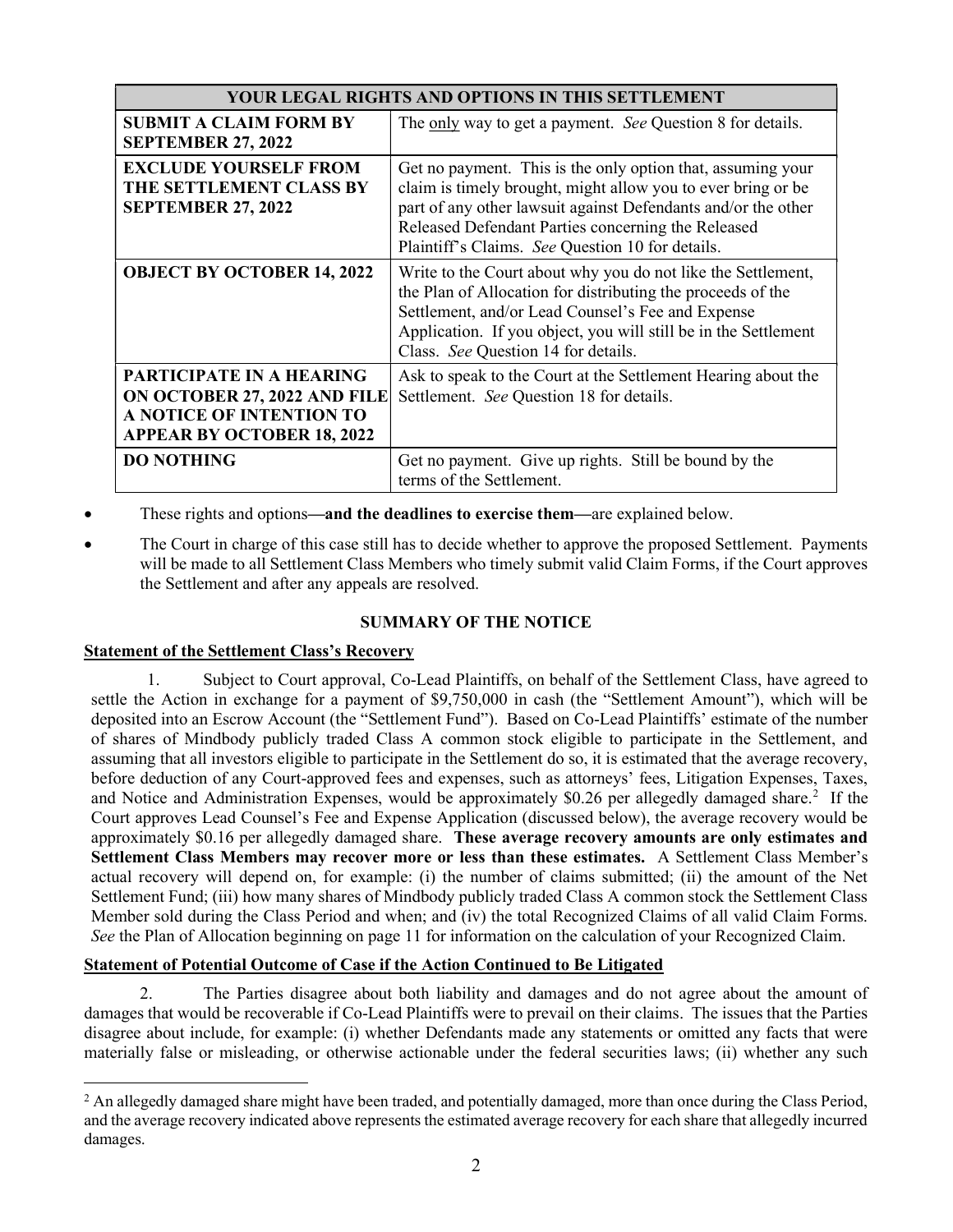statements or omissions were made with the requisite level of intent or recklessness; and (iii) the fair value of Mindbody's Class A common stock at the time Co-Lead Plaintiffs and class members sold the stock and the correct measure of damages.

3. Defendants have denied and continue to deny any and all allegations of wrongdoing or fault asserted in the Action, deny that they have committed any act or omission giving rise to any liability or violation of law, and deny that Co-Lead Plaintiffs and the Settlement Class have suffered any loss attributable to Defendants' actions or omissions.

#### Statement of Attorneys' Fees and Expenses Sought

4. Lead Counsel will apply to the Court for attorneys' fees from the Settlement Fund in an amount not to exceed 30% of the Settlement Fund, which includes any accrued interest, or \$2,925,000, plus accrued interest. Lead Counsel will also apply for payment of Litigation Expenses incurred in prosecuting the Action in an amount not to exceed \$800,000, plus accrued interest, which may include an application pursuant to the Private Securities Litigation Reform Act of 1995 ("PSLRA") for the reasonable costs and expenses (including lost wages) of Co-Lead Plaintiffs directly related to their representation of the Settlement Class. If the Court approves Lead Counsel's Fee and Expense Application in full, the average amount of fees and expenses is estimated to be approximately \$0.10 per allegedly damaged share of Mindbody publicly traded Class A common stock. A copy of the Fee and Expense Application will be posted on www.strategicclaims.net/mindbody/ after it has been filed with the Court.

#### Reasons for the Settlement

5. For Co-Lead Plaintiffs, the principal reason for the Settlement is the guaranteed cash benefit to the Settlement Class. This benefit must be compared to the uncertainty of being able to prove the allegations in the Second Amended Class Action Complaint for Violations of the Federal Securities Laws ("SAC"); the risk that the Court may not certify a class or that the class would be de-certified as the case progressed; that the Court may grant some or all of the anticipated summary judgment motions to be filed by Defendants; the uncertainty of a greater recovery after a trial and appeals; and the difficulties and delays inherent in such litigation.

6. For Defendants, who deny all allegations of wrongdoing or liability whatsoever and deny that Settlement Class Members were damaged, the principal reasons for entering into the Settlement are to end the burden, expense, uncertainty, and risk of further litigation.

# Identification of Representatives

7. Co-Lead Plaintiffs and the Settlement Class are represented by Lead Counsel, Carol C. Villegas, Labaton Sucharow LLP, 140 Broadway, New York, NY 10005, (888) 219-6877, www.labaton.com, settlementquestions@labaton.com.

8. Further information regarding the Action, the Settlement, and this Notice may be obtained by contacting the Claims Administrator: Mindbody Securities Litigation, c/o Strategic Claims Services, P.O. Box 230, 600 N. Jackson Street, Suite 205, Media, PA 19063, (866) 274-4004, www.strategicclaims.net/mindbody/.

#### Do Not Call the Court with Questions About the Settlement.

#### BASIC INFORMATION

#### 1. Why did I get this Notice?

9. The Court authorized that this Notice be sent to you because you or someone in your family may have sold Mindbody publicly traded Class A common stock during the period from November 6, 2018 through February 15, 2019, inclusive. Receipt of this Notice does not mean that you are a Member of the Settlement Class or that you will be entitled to receive a payment. The Parties do not have access to your individual investment information. If you wish to be eligible for a payment, you are required to submit the Claim Form that is being distributed with this Notice. See Question 8 below.

10. The Court directed that this Notice be sent to Settlement Class Members because they have a right to know about the proposed Settlement of this class action lawsuit, and about all of their options, before the Court decides whether to approve the Settlement.

11. The Court in charge of the Action is the United States District Court for the Southern District of New York, and the case is known as In re Mindbody Inc. Securities Litigation, Civil Action No. 1:19-cv-08331-VEC. The Action is assigned to the Honorable Valerie E. Caproni, United States District Judge.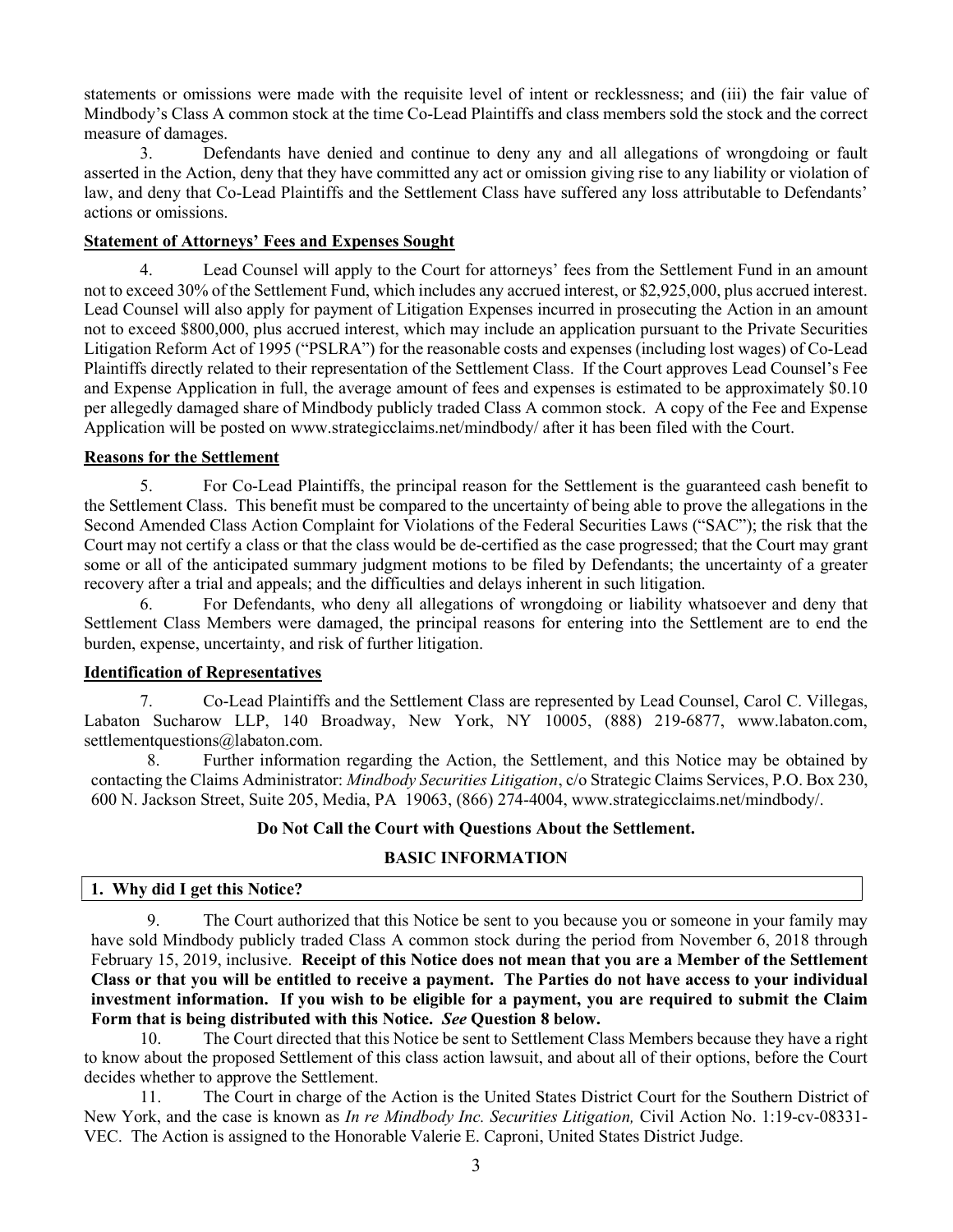#### 2. How do I know if I am part of the Settlement Class?

12. The Court directed, for purposes of the proposed Settlement, that everyone who fits the following description is a Settlement Class Member and subject to the Settlement unless they are an excluded person (see Question 3 below) or take steps to exclude themselves from the Settlement Class (see Question 10 below):

# All persons and entities who or which sold shares of the publicly traded Class A common stock of Mindbody (Ticker: MB) during the period from November 6, 2018 through February 15, 2019, inclusive, and were allegedly damaged thereby.

13. If one of your mutual funds sold Mindbody publicly traded Class A common stock during the Class Period, that does not make you a Settlement Class Member, although your mutual fund may be. You are a Settlement Class Member only if you individually sold Mindbody publicly traded Class A common stock during the Class Period. Shares tendered on February 15, 2019 do not count as sales and are not eligible for a recovery. Check your investment records or contact your broker to see if you have any eligible sales. The Parties do not independently have access to your trading information.

#### 3. Are there exceptions to being included?

14. Yes. There are some individuals and entities that are excluded from the Settlement Class by definition. Excluded from the Settlement Class are: (i) Defendants; (ii) members of the Immediate Family of any Individual Defendant; (iii) any person who was an officer or director of Mindbody during the Class Period; (iv) any firm or entity in which any Defendant has or had a controlling interest; (v) parents, affiliates, or subsidiaries of Mindbody; and (vi) the legal representatives, agents, heirs, beneficiaries, successors-in-interest, or assigns of any excluded person or entity, in their respective capacity as such. Also excluded from the Settlement Class is anyone who timely and validly seeks exclusion from the Settlement Class in accordance with the procedures described in Question 10 below.

#### 4. Why is this a class action?

15. In a class action, one or more persons or entities (in this case, Co-Lead Plaintiffs), sue on behalf of people and entities who have similar claims. Together, these people and entities are a "class," and each is a "class member." A class action allows one court to resolve, in a single case, many similar claims that, if brought separately by individual people, might be too small economically to litigate. One court resolves the issues for all class members at the same time, except for those who exclude themselves, or "opt-out," from the class. In this Action, the Court has appointed Walleye Trading LLC and Walleye Opportunities Master Fund Ltd. to serve as Co-Lead Plaintiffs and has appointed Labaton Sucharow LLP to serve as Lead Counsel.

#### 5. What is this case about and what has happened so far?

16. Mindbody provides software that assists health, wellness, and beauty businesses  $(e.g., gyms, voga)$ studios, salons, and spas) in their operations. It provides a mobile phone application that consumers use to reserve services or classes, as well as tools for payment processing, marketing, and business analytics. In 2018, Mindbody made two acquisitions that expanded the number of businesses served by Mindbody and expanded the services that Mindbody could provide. The SAC alleges that defendants Mindbody, Richard L. Stollmeyer, Brett White, and Eric Liaw made materially false and misleading statements and/or omissions in connection with Mindbody's acquisition by Vista (the "Merger") and in connection with Mindbody's Fourth Quarter 2018 revenue guidance. Co-Lead Plaintiffs further allege that the price of Mindbody publicy traded Class A common stock was artificially deflated during the Class Period as a result of Defendants' allegedly material misrepresentations and omissions, causing Co-Lead Plaintiffs and Settlement Class Members to sell their Mindbody stock at prices less than they would have absent the artificial deflation.

17. In September 2019, Co-Lead Plaintiffs filed an initial securities class action complaint in the United States District Court for the Southern District of New York alleging violations of the federal securities laws. The complaint alleged violations by all Defendants under Sections 10(b) and 14(a) of the Securities Exchange Act of 1934 (the "Exchange Act"), and Rule 10b-5 promulgated thereunder, and against the Individual Defendants under Section 20(a) of the Exchange Act. On November 7, 2019, the Court appointed Walleye Trading LLC and Walleye Opportunities Master Fund Ltd. as Co-Lead Plaintiffs and Labaton Sucharow as Lead Counsel.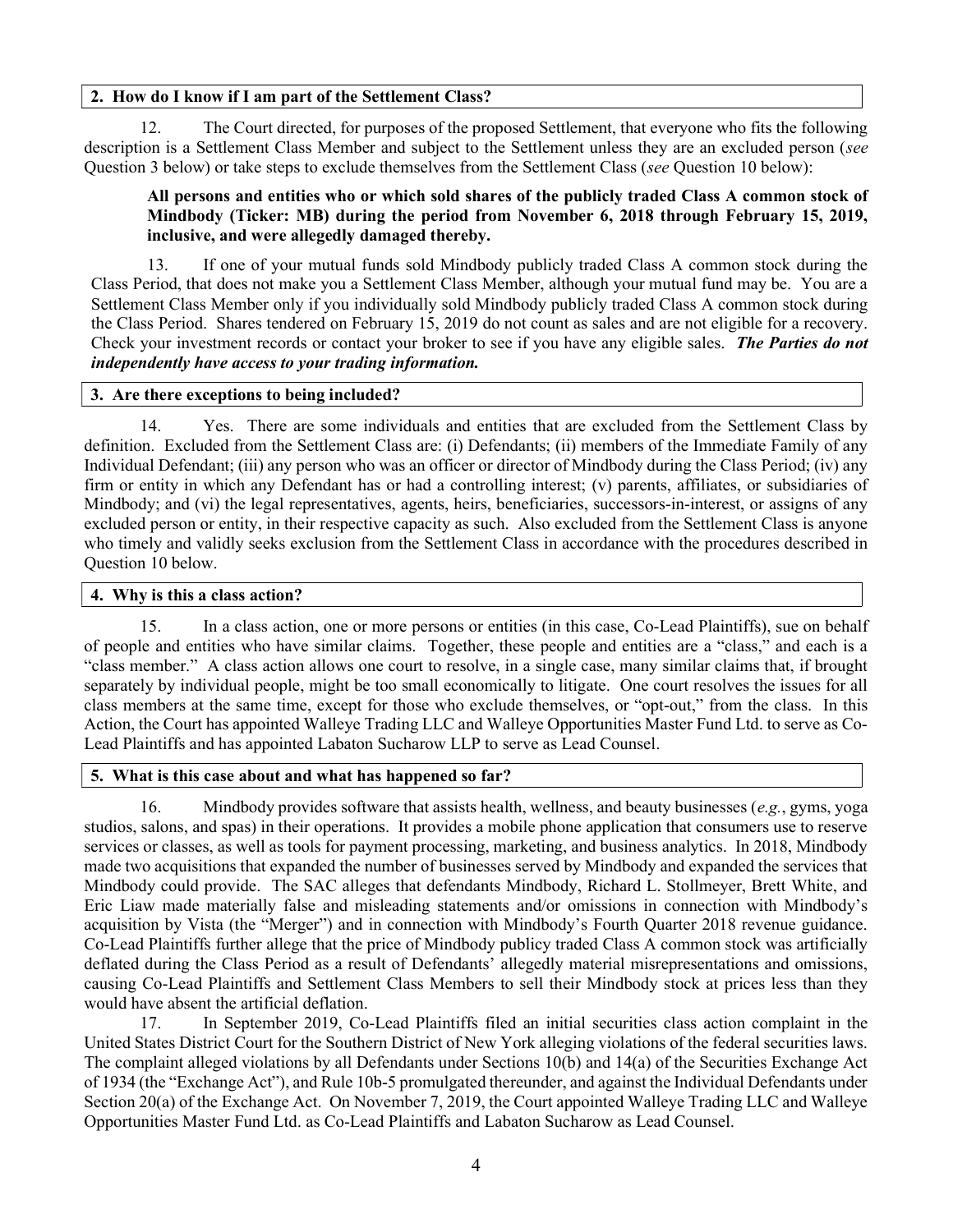18. Beginning on November 14, 2019, Co-Lead Plaintiffs filed petitions, pursuant to Delaware Court of Chancery Rule 5.1(f) and the First Amendment to the Constitution of the United States, challenging the confidential treatment of certain documents in the action In re Mindbody Stockholder Litigation, C.A. No. 2019-0442-KSJM (Del. Ch.) (the "Luxor Action"), a class action and appraisal proceeding challenging the Merger. Those petitions and subsequent negotiations with the parties to the Luxor Action resulted in a partial unsealing of documents relevant to the claims in the Action.

19. On December 20, 2019, Co-Lead Plaintiffs filed an Amended Class Action Complaint for Violations of the Federal Securities Laws (the "Amended Complaint"). The Amended Complaint asserted the same claims as stated in the initial complaint, but added additional purported factual allegations.

20. On February 18, 2020, Defendants filed a motion to dismiss the Amended Complaint, and on April 3, 2020 Co-Lead Plaintiffs filed their memorandum of law in opposition to the motion to dismiss. On May 4, 2020, Defendants filed their reply memorandum of law and, on May 22, 2020, with leave of the Court, Co-Lead Plaintiffs filed a sur-reply in opposition to the motion to dismiss. Defendants, with leave of the Court, filed a sur-reply in further support of their motion to dismiss on June 6, 2020. On September 25, 2020, the Court partially granted and partially denied Defendants' motion to dismiss. On October 30, 2020, Defendants filed their Answer to the Amended Complaint.

21. Following the Court's order on the motion to dismiss, the Parties engaged in an extensive discovery process. Throughout the course of discovery, Co-Lead Plaintiffs received over 400,000 pages of document discovery and participated in over 13 depositions. Co-Lead Plaintiffs also produced documents in response to Defendants' document requests.

22. On February 24, 2021, Co-Lead Plaintiffs sought leave to file a second amended complaint, which sought to replead certain previously dismissed claims. Following briefing on Co-Lead Plaintiffs' motion for leave to amend, the Court granted the motion and Co-Lead Plaintiffs filed the SAC on August 18, 2021. Defendants filed their Answer to the SAC on August 27, 2021.

23. On October 15, 2021, Co-Lead Plaintiffs filed their motion for class certification and appointment of class counsel, which was accompanied by a report from Co-Lead Plaintiffs' expert on market efficiency and the calculation of damages and a report from their expert on corporate valuation.

24. Overall, before agreeing to a settlement, Co-Lead Plaintiffs, through Lead Counsel, and Defendants conducted extensive fact discovery relating to the claims, defenses, and underlying events and transactions that are the subject of the Action. The Parties' formal discovery included, among other things, Lead Counsel's receipt of more than 400,000 pages of documents produced by Defendants and taking or defending 13 depositions.

25. Co-Lead Plaintiffs and Defendants engaged Michelle Yoshida of Phillips ADR (the "Mediator"), a well-respected and experienced mediator, to assist them in exploring a potential negotiated resolution of the Action. The Parties first met with the Mediator in a full-day mediation session on May 12, 2021. In advance of the session, the Parties submitted detailed mediation statements to the Mediator, together with numerous supporting exhibits, which addressed issues of liability, class certification, and damages. No agreement was reached during the mediation.

26. Settlement discussions continued and on November 30, 2021, the Mediator made a formal mediator's proposal, which was accepted by the Parties on December 2, 2021. The Parties executed a Term Sheet on December 22, 2021 and, following additional negotiations regarding the specific terms of the agreement, the Parties executed the Stipulation on March 3, 2022. The Stipulation, which sets forth the final terms and conditions of the Settlement, can be found at www.strategicclaims.net/mindbody/.

27. By Order entered June 6, 2022, the Court preliminarily approved the Settlement, authorized this Notice to be disseminated to potential Settlement Class Members, and scheduled the Settlement Hearing to consider whether to grant final approval of the Settlement.

#### 6. What are the reasons for the Settlement?

28. The Court did not finally decide in favor of Co-Lead Plaintiffs or Defendants. Instead, both sides agreed to a settlement. Co-Lead Plaintiffs and Lead Counsel believe that the claims asserted in the Action have merit. They recognize, however, the expense and length of continued proceedings needed to pursue the claims through trial and appeals, as well as the difficulties in establishing liability. Assuming the claims proceeded to trial, the Parties would present factual and expert testimony on each of the disputed issues, and there is risk that the Court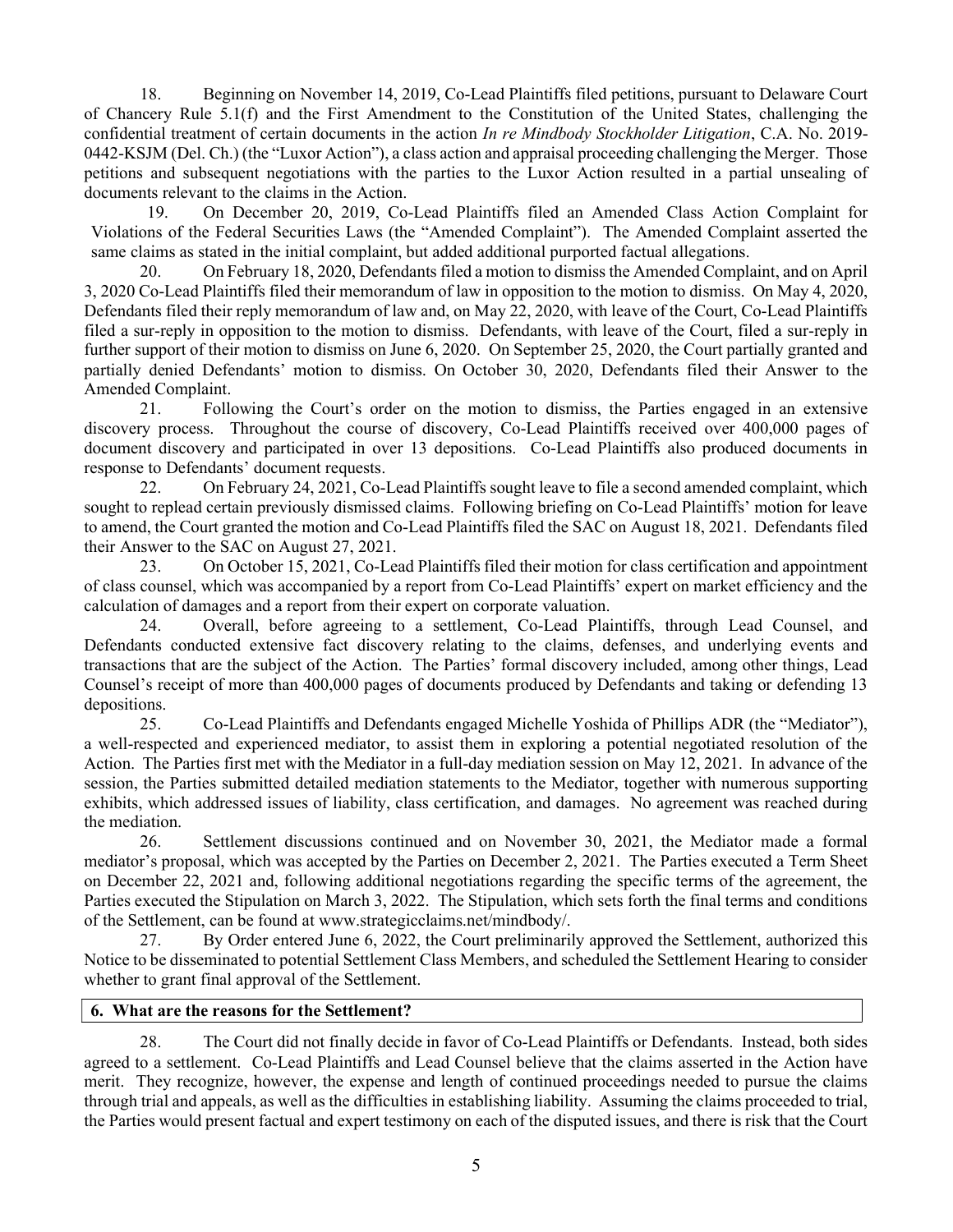or jury would resolve these issues unfavorably against Co-Lead Plaintiffs and the class. In light of the Settlement and the guaranteed cash recovery to the Settlement Class, Co-Lead Plaintiffs and Lead Counsel believe that the proposed Settlement is fair, reasonable, and adequate, and in the best interests of the Settlement Class.

29. Defendants have denied and continue to deny each and every one of the claims alleged in the Action, including all claims in the complaint, and specifically deny any wrongdoing and that they have committed any act or omission giving rise to any liability or violation of law. Defendants deny the allegations that they knowingly, or otherwise, made any material misstatements or omissions; that any Settlement Class Member has suffered damages; that the prices of Mindbody's publicly traded Class A common stock were artificially deflated by reason of the alleged misrepresentations, omissions, or otherwise; or that Settlement Class Members were harmed by the conduct alleged. Nonetheless, Defendants have concluded that continuation of the Action would be protracted and expensive, and have taken into account the uncertainty and risks inherent in any litigation, especially a complex case like this Action.

#### THE SETTLEMENT BENEFITS

#### 7. What does the Settlement provide?

30. In exchange for the Settlement and the release of the Released Plaintiff's Claims against the Released Defendant Parties (see Question 9 below), Mindbody has agreed to cause a \$9.75 million cash payment to be made, which, along with any interest earned, will be distributed after deduction of Court-awarded attorneys' fees and Litigation Expenses, Notice and Administration Expenses, Taxes, and any other fees or expenses approved by the Court (the "Net Settlement Fund"), to Settlement Class Members who submit valid and timely Claim Forms and are found to be eligible to receive a distribution from the Net Settlement Fund.

#### 8. How can I receive a payment?

31. To qualify for a payment from the Net Settlement Fund, you must submit a timely and valid Claim Form. A Claim Form is included with this Notice. You may also obtain one from the Claims Administrator's website: www.strategicclaims.net/mindbody/, or from Lead Counsel's website: www.labaton.com, or submit a claim online at www.strategicclaims.net/mindbody/. You can also request that a Claim Form be mailed to you by calling the Claims Administrator toll-free at (866) 274-4004.

32. Please read the instructions contained in the Claim Form carefully, fill it out, include all the documents the form requests, sign it, and mail or submit it to the Claims Administrator so that it is **postmarked or** received no later than September 27, 2022:

> Mindbody Securities Litigation c/o Strategic Claims Services P.O. Box 230 600 N. Jackson Street, Suite 205 Media, PA 19063 Fax: (610) 565-7985 www.strategicclaims.net/mindbody/ info@strategicclaims.net

## 9. What am I giving up to receive a payment and by staying in the Settlement Class?

33. If you are a Settlement Class Member and do not timely and validly exclude yourself from the Settlement Class, you will remain in the Settlement Class and that means that, upon the "Effective Date" of the Settlement, you will release all "Released Plaintiff's Claims" against the "Released Defendant Parties." All of the Court's orders about the Settlement, whether favorable or unfavorable, will apply to you and legally bind you.

(a) "Released Plaintiff's Claims" means any and all rights, liabilities, suits, debts, obligations, demands, damages, losses, judgments, matters, issues, claims, and causes of action of any nature and description whatsoever, whether known or Unknown Claims (defined below), contingent or absolute, mature or not mature, liquidated or unliquidated, accrued or not accrued, concealed or hidden, direct or indirect, regardless of legal or equitable theory and whether arising under federal, state, statutory, common, or foreign law, or any other law, rule, or regulation, whether class and/or individual in nature, that Co-Lead Plaintiffs and any other member of the Settlement Class: (a) asserted in the Action, or (b) could have asserted in the Action or in any forum that arise out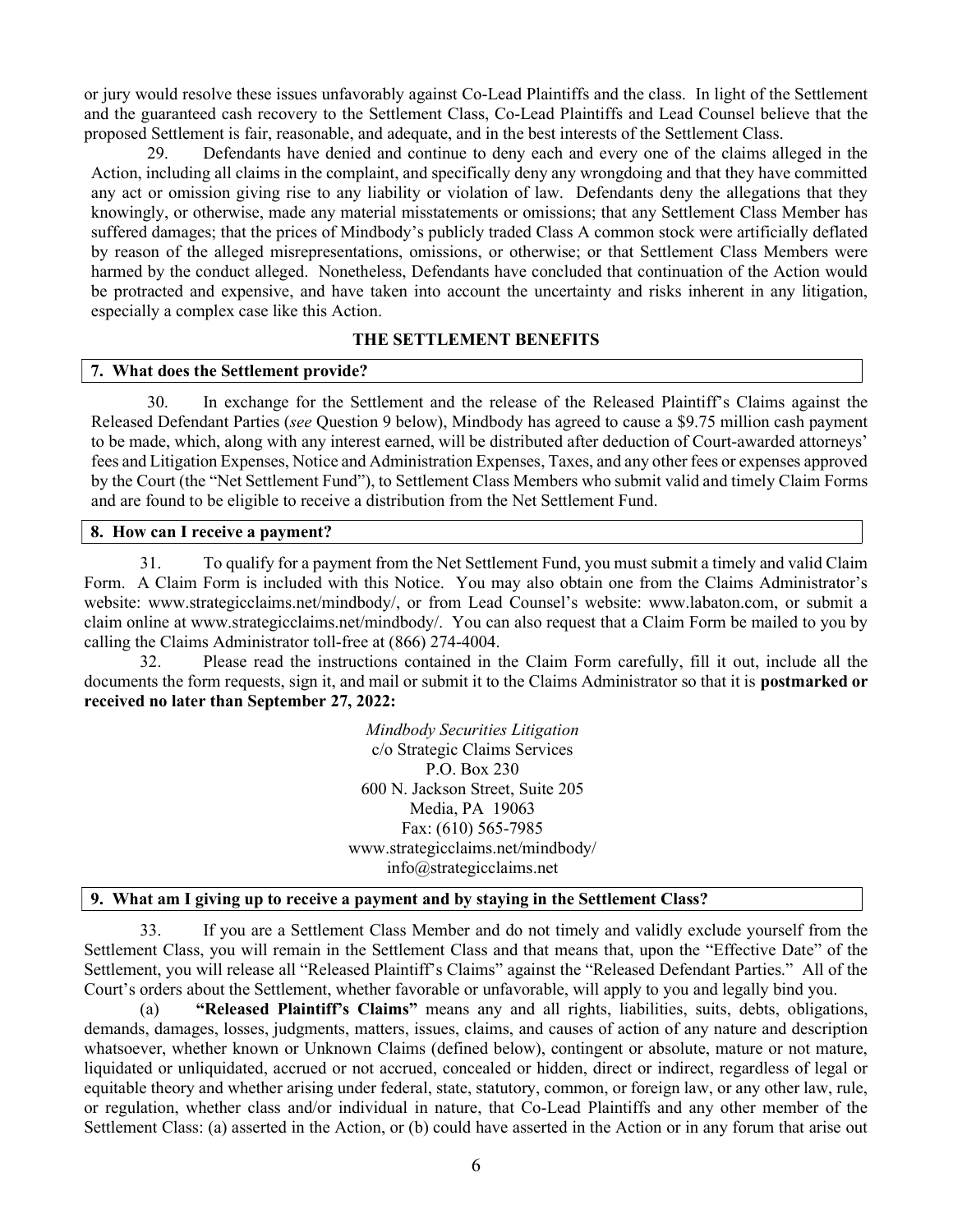of, are based upon, or relate to, both (i) the allegations, transactions, facts, events, matters, occurrences, representations, or omissions involved, set forth, or referred to, in any of the complaints filed in the Action and (ii) the sale of Mindbody publicly traded Class A common stock during the Class Period. For the avoidance of doubt, Released Plaintiff's Claims do not include: (i) claims relating to the enforcement of the Settlement; or (ii) any claims pending before the Delaware Court of Chancery in the consolidated action captioned In re Mindbody, Inc. Stockholder Litigation, Cons. C.A. No. 2019-0442-KSJM (the "Delaware Merger Litigation") as those claims are set forth in the Second Amended Complaint in that action, dated July 27, 2021, any claims asserted in any subsequently amended complaint filed in the Delaware Merger Litigation, or any claims of plaintiffs in the Delaware Merger Litigation to conform to the evidence and record at trial in the Delaware Merger Litigation.

(b) "Released Defendant Parties" means Defendants and the officers and directors of Mindbody, and each of their respective predecessors, successors, parent corporations, sister corporations, past, present or future subsidiaries, affiliates, principals, assigns, assignors, legatees, devisees, executors, administrators, estates, receivers and trustees, beneficiaries, members, shareholders, employees, independent contractors, agents, partners, insurers, reinsurers, representatives, attorneys, auditors, and accountants, in their capacities as such; the spouses, Immediate Families, representatives, and heirs of the Individual Defendants, as well as any trust of which any Individual Defendant is the settlor or which is for the benefit of any of their Immediate Family members; and any firm, trust, corporation, or entity in which any Defendant has a controlling interest.

(c) "Unknown Claims" means any and all Released Plaintiff's Claims that Co-Lead Plaintiffs or any other Settlement Class Member do not know or suspect to exist in his, her, or its favor at the time of the release of the Released Defendant Parties, and any and all Released Defendants' Claims that any Defendant does not know or suspect to exist in his, her, or its favor at the time of the release of the Released Plaintiff Parties, which if known by him, her, or it might have affected his, her, or its decision(s) with respect to the Settlement, including the decision to object to the terms of the Settlement or to exclude himself, herself, or itself from the Settlement Class. With respect to any and all Released Plaintiff's Claims and Released Defendants' Claims, the Parties stipulate and agree that, upon the Effective Date, Co-Lead Plaintiffs and Defendants shall expressly, and each other Settlement Class Member shall be deemed to have, and by operation of the Judgment or Alternative Judgment shall have, to the fullest extent permitted by law, expressly waived and relinquished any and all provisions, rights, and benefits conferred by any law of any state or territory of the United States or foreign law, or principle of common law, which is similar, comparable, or equivalent to Cal. Civ. Code § 1542, which provides:

# A general release does not extend to claims that the creditor or releasing party does not know or suspect to exist in his or her favor at the time of executing the release and that, if known by him or her, would have materially affected his or her settlement with the debtor or released party.

Co-Lead Plaintiffs, other Settlement Class Members, or Defendants may hereafter discover facts, legal theories, or authorities in addition to or different from those which any of them now knows or believes to be true with respect to the Action, the Released Plaintiff's Claims or the Released Defendants' Claims, but Co-Lead Plaintiffs and Defendants shall expressly, fully, finally, and forever settle and release, and each Settlement Class Member shall be deemed to have fully, finally, and forever settled and released, and upon the Effective Date and by operation of the Judgment or Alternative Judgment shall have settled and released, fully, finally, and forever, any and all Released Plaintiff's Claims and Released Defendants' Claims as applicable, without regard to the subsequent discovery or existence of such different or additional facts, legal theories, or authorities. Co-Lead Plaintiffs and Defendants acknowledge, and other Settlement Class Members by operation of law shall be deemed to have acknowledged, that the inclusion of "Unknown Claims" in the definition of Released Plaintiff's Claims and Released Defendants' Claims was separately bargained for and was a material element of the Settlement.

34. The "Effective Date" will occur when an Order entered by the Court approving the Settlement becomes Final and is not subject to appeal.

35. Upon the "Effective Date," Defendants will also provide a release of any claims against Co-Lead Plaintiffs and the Settlement Class arising out of or related to the institution, prosecution, or settlement of the claims in the Action.

## EXCLUDING YOURSELF FROM THE SETTLEMENT CLASS

36. If you want to keep any right you may have to sue or continue to sue Defendants and the other Released Defendant Parties on your own concerning the Released Plaintiff's Claims, then you must take steps to remove yourself from the Settlement Class. This is called excluding yourself or "opting out." Please note: If you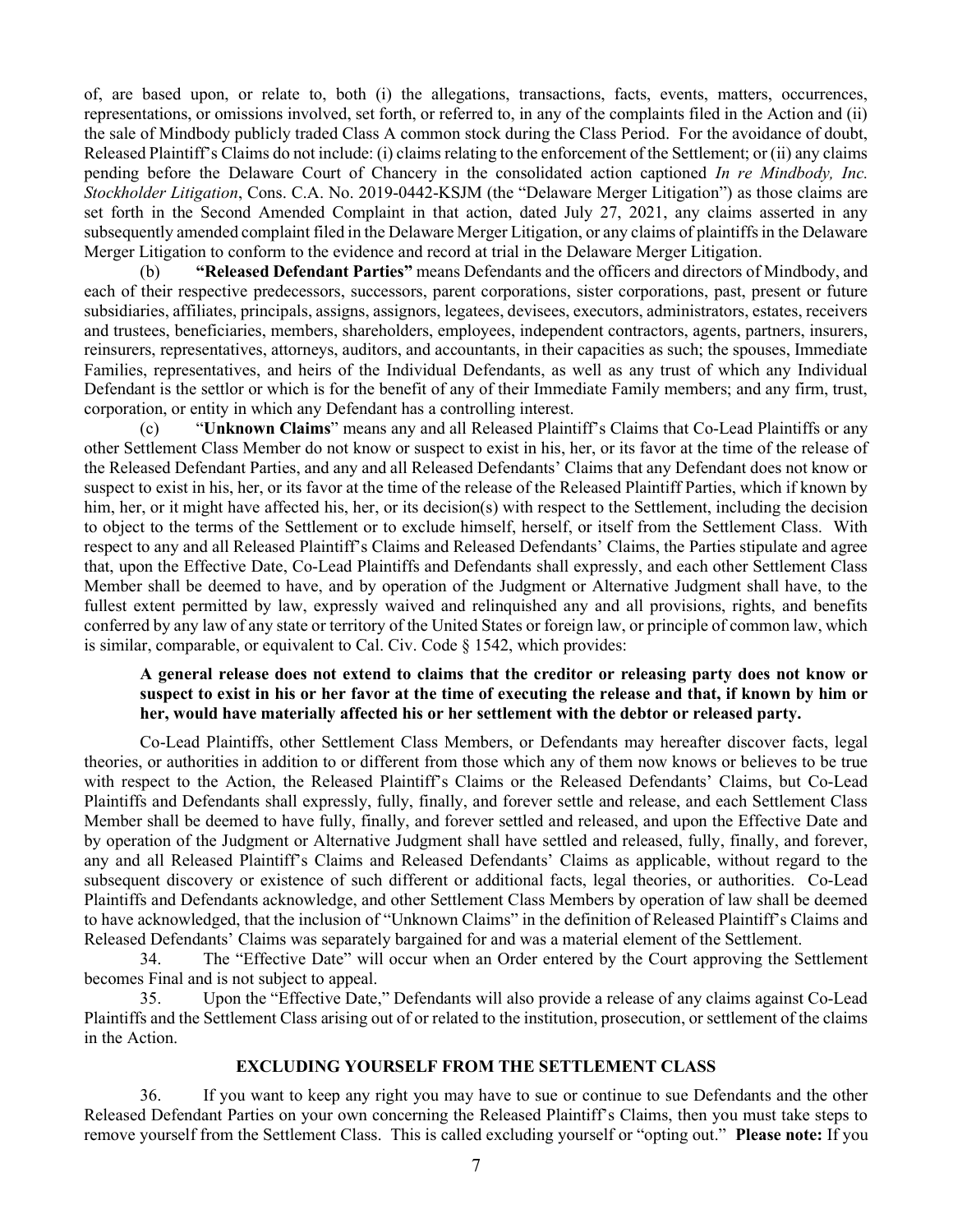decide to exclude yourself from the Settlement Class, there is a risk that any lawsuit you may file to pursue claims alleged in the Action may be dismissed, including because the suit is not filed within the applicable time periods required for filing suit. Defendants have the option to terminate the Settlement if a certain amount of Settlement Class Members request exclusion.

# 10. How do I exclude myself from the Settlement Class?

37. To exclude yourself from the Settlement Class, you must mail a signed letter stating that you request to be "excluded from the Settlement Class in *In re Mindbody Inc. Securities Litigation*, Civil Action No. 1:19-cv-08331-VEC (S.D.N.Y.)." You cannot exclude yourself by telephone or e-mail. Each request for exclusion must also: (i) state the name, address, and telephone number of the person or entity requesting exclusion and, in the case of entities, the name and telephone number of the appropriate contact person; (ii) state the number of shares of Mindbody publicly traded Class A common stock the person or entity sold during the Class Period, as well as the dates and prices of each such sale; and (iii) be signed by the Person requesting exclusion or an authorized representative. A request for exclusion must be mailed so that it is **received no later than September 27, 2022** at:

> Mindbody Securities Litigation c/o Strategic Claims Services P.O. Box 230 600 N. Jackson Street, Suite 205 Media, PA 19063

38. This information is needed to determine whether you are a member of the Settlement Class. Your exclusion request must comply with these requirements in order to be valid.

39. If you ask to be excluded, do not submit a Claim Form because you cannot receive any payment from the Net Settlement Fund. Also, you cannot object to the Settlement because you will not be a Settlement Class Member and the Settlement will not affect you. If you submit a valid exclusion request, you will not be legally bound by anything that happens in the Action, and you may be able to sue (or continue to sue) Defendants and the other Released Defendant Parties in the future.

## 11. If I do not exclude myself, can I sue Defendants and the other Released Defendant Parties for the same reasons later?

40. No. Unless you properly exclude yourself, you will give up any rights to sue Defendants and the other Released Defendant Parties for any and all Released Plaintiff's Claims. If you have a pending lawsuit against any of the Released Defendant Parties, speak to your lawyer in that case immediately. You must exclude yourself from this Settlement Class to continue your own lawsuit. Remember, the exclusion deadline is September 27, 2022.

# THE LAWYERS REPRESENTING YOU

## 12. Do I have a lawyer in this case?

41. Labaton Sucharow LLP is Lead Counsel in the Action and represents all Settlement Class Members. You will not be separately charged for these lawyers. The Court will determine the amount of attorneys' fees and Litigation Expenses, which will be paid from the Settlement Fund. If you want to be represented by your own lawyer, you may hire one at your own expense.

# 13. How will the lawyers be paid?

42. Lead Counsel has been prosecuting the Action on a contingent basis and has not been paid for any of its work. Lead Counsel will seek an attorneys' fee award of no more than 30% of the Settlement Fund, or \$2,925,000, plus accrued interest. Lead Counsel will also seek payment of Litigation Expenses incurred in the prosecution of the Action of no more than \$800,000, plus accrued interest, which may include an application in accordance with the PSLRA for the reasonable costs and expenses (including lost wages) of the Co-Lead Plaintiffs directly related to their representation of the Settlement Class. Any attorneys' fees and expenses awarded by the Court will be paid from the Settlement Fund. Settlement Class Members are not personally liable for any such fees or expenses.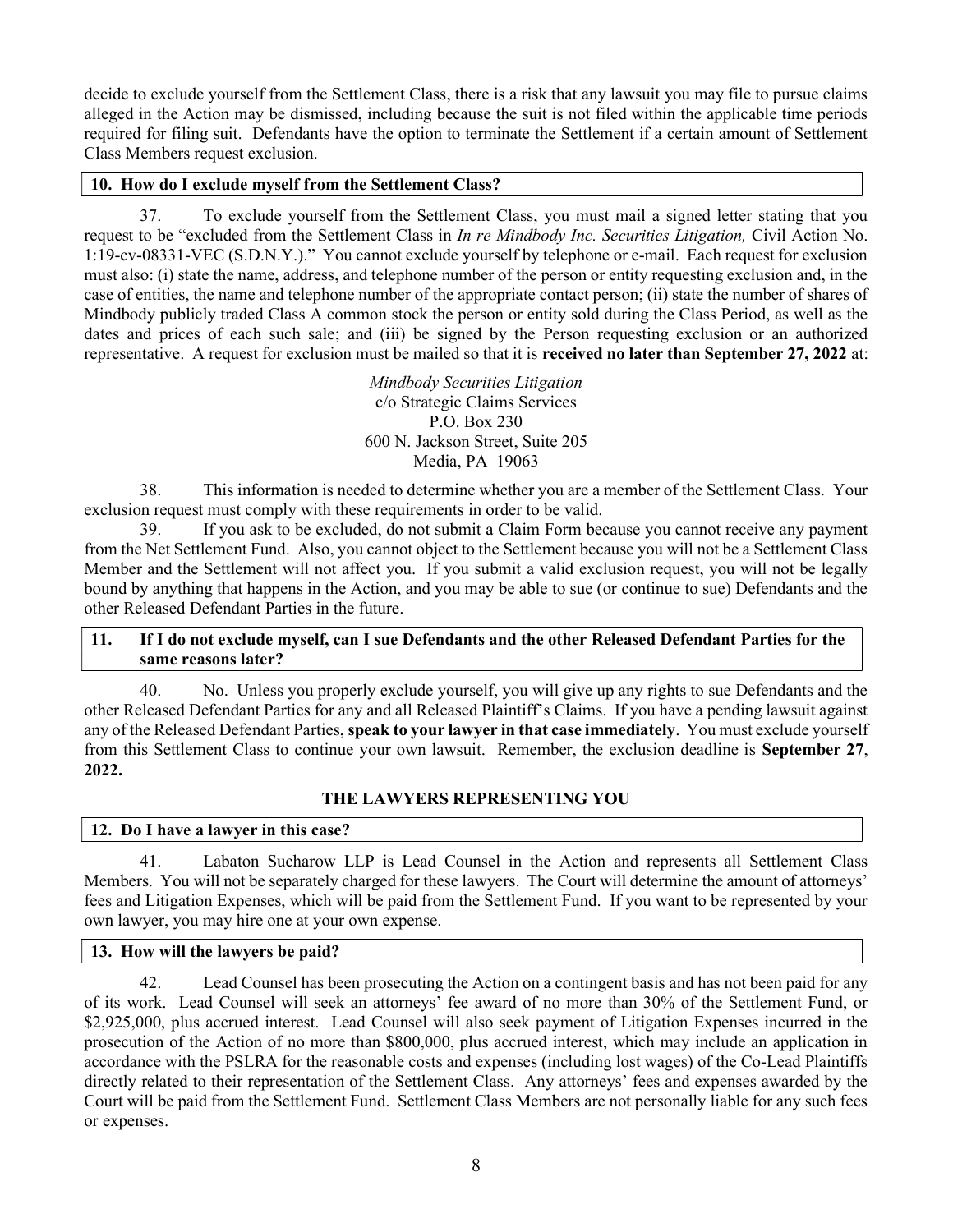## OBJECTING TO THE SETTLEMENT, THE PLAN OF ALLOCATION, OR THE FEE AND EXPENSE APPLICATION

## 14. How do I tell the Court that I do not like something about the proposed Settlement?

43. If you are a Settlement Class Member, you can object to the Settlement or any of its terms, the proposed Plan of Allocation of the Net Settlement Fund, and/or Lead Counsel's Fee and Expense Application. You may write to the Court about why you think the Court should not approve any or all of the Settlement terms or related relief. If you would like the Court to consider your views, you must file a proper objection within the deadline, and according to the following procedures.

44. To object, you must send a signed letter stating that you object to the proposed Settlement, the Plan of Allocation, and/or the Fee and Expense Application in "In re Mindbody Inc. Securities Litigation, Civil Action No. 1:19-cv-08331-VEC (S.D.N.Y.)." The objection must also: (i) state the name, address, telephone number, and e-mail address of the objector and must be signed by the objector; (ii) contain a statement of the Settlement Class Member's objection or objections and the specific reasons for the objection, including whether it applies only to the objector, to a specific subset of the Settlement Class, or to the entire Settlement Class, and any legal and evidentiary support (including witnesses) the Settlement Class Member wishes to bring to the Court's attention; and (iii) include documents sufficient to show the objector's membership in the Settlement Class, including the number of shares of publicly traded Class A common stock of Mindbody sold during the Class Period, as well as the dates and prices of each such sale. Unless otherwise ordered by the Court, any Settlement Class Member who does not object in the manner described in this Notice will be deemed to have waived any objection and will be foreclosed from making any objection to the proposed Settlement, the Plan of Allocation, and/or Lead Counsel's Fee and Expense Application. Your objection must be filed with the Court no later than October 14, 2022 and be mailed or delivered to the following counsel so that it is received no later than October 14, 2022:

| Court<br><b>Clerk of the Court</b><br>United States District Court<br>Southern District of New York<br>Thurgood Marshall U.S.<br>Courthouse<br>40 Foley Square | <b>Lead Counsel</b><br><b>Labaton Sucharow LLP</b><br>Carol C. Villegas, Esq.<br>140 Broadway<br>New York, NY 10005 | <b>Defendants' Counsel</b><br><b>Kirkland &amp; Ellis LLP</b><br>Matthew Solum, P.C., Esq.<br>601 Lexington Avenue<br>New York, NY 10022 |
|----------------------------------------------------------------------------------------------------------------------------------------------------------------|---------------------------------------------------------------------------------------------------------------------|------------------------------------------------------------------------------------------------------------------------------------------|
| New York, NY 10007                                                                                                                                             |                                                                                                                     |                                                                                                                                          |

45. You do not need to attend the Settlement Hearing to have your written objection considered by the Court. However, any Settlement Class Member who has complied with the procedures described in this Question 14 and below in Question 18 may participate at the Settlement Hearing and be heard, to the extent allowed by the Court. An objector may participate on their own or arrange, at his, her, or its own expense, for a lawyer to represent him, her, or it at the Settlement Hearing.

## 15. What is the difference between objecting and seeking exclusion?

46. Objecting is telling the Court that you do not like something about the proposed Settlement, Plan of Allocation, or Lead Counsel's Fee and Expense Application. You can still recover money from the Settlement. You can object *only* if you stay in the Settlement Class. Excluding yourself is telling the Court that you do not want to be part of the Settlement Class. If you exclude yourself from the Settlement Class, you have no basis to object because the Settlement and the Action no longer affect you.

## THE SETTLEMENT HEARING

#### 16. When and where will the Court decide whether to approve the Settlement?

47. The Court will hold the Settlement Hearing on October 27, 2022 at 2:30 p.m. in Courtroom 443 at the United States District Court for the Southern District of New York, Thurgood Marshall United States Courthouse, 40 Foley Square, New York, NY 10007.

48. At this hearing, the Honorable Valerie E. Caproni will consider whether: (i) the Settlement is fair, reasonable, adequate, and should be approved; (ii) the Plan of Allocation is fair and reasonable, and should be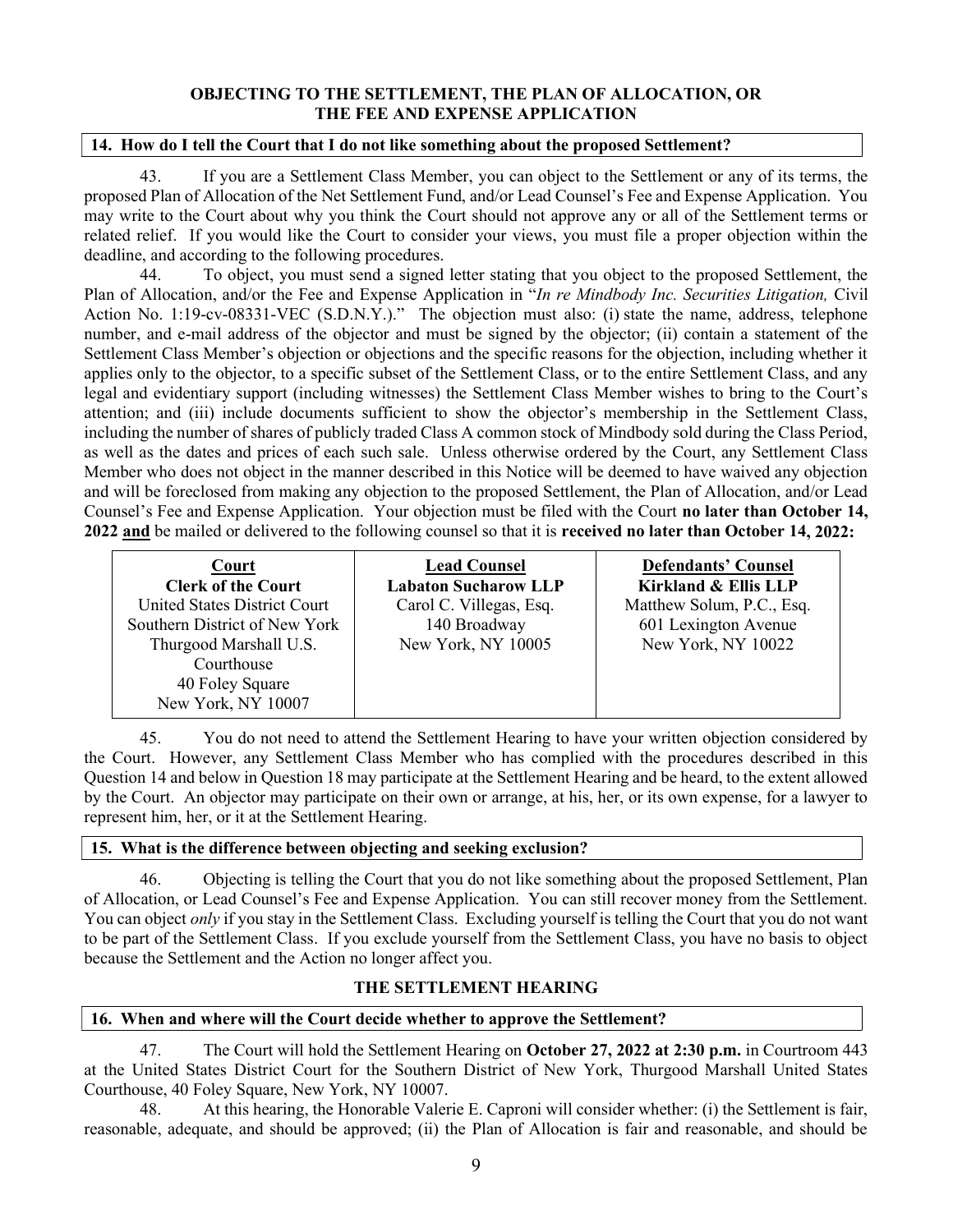approved; and (iii) the application of Lead Counsel for an award of attorneys' fees and payment of Litigation Expenses is reasonable and should be approved. The Court will take into consideration any written objections filed in accordance with the instructions in Question 14 above. We do not know how long it will take the Court to make these decisions.

49. The Court may change the date and time of the Settlement Hearing without another individual notice being sent to Settlement Class Members. If you want to attend the hearing, you should check with Lead Counsel beforehand to be sure that the date and/or time has not changed, or periodically check the Claims Administrator's website at www.strategicclaims.net/mindbody/ to see if the Settlement Hearing stays as scheduled or is changed.

#### 17. Do I have to come to the Settlement Hearing?

50. No. Lead Counsel will answer any questions the Court may have. But, you are welcome to participate at your own expense. If you submit a valid and timely objection, the Court will consider it and you do not have to participate in the Settlement Hearing to discuss it. You may have your own lawyer participate (at your own expense), but it is not required. If you do hire your own lawyer, he or she must file and serve a Notice of Appearance in the manner described in the answer to Question 18 below **no later than October 18, 2022**.

#### 18. May I speak at the Settlement Hearing?

51. You may ask the Court for permission to speak at the Settlement Hearing. To do so, you must, no later than October 18, 2022, submit a Notice of Appearance stating that you, or your attorney, intend to appear in "In re Mindbody Inc. Securities Litigation, Civil Action No. 1:19-cv-08331-VEC (S.D.N.Y.)." Your notice must be filed with the Court and delivered or mailed to Lead Counsel and Defendants' Counsel so that it is received on or before October 18, 2022 at the addresses listed in paragraph 44, above. If you intend to present evidence at the Settlement Hearing, you must also include in your Notice of Appearance the identities of any witnesses you may wish to call to testify and any exhibits you intend to introduce into evidence at the Settlement Hearing to support your objection (prepared and submitted according to the answer to Question 14 above). You may not speak at the Settlement Hearing if you exclude yourself from the Settlement Class or if you have not provided written notice of your intention to appear at the Settlement Hearing in accordance with the procedures described in this Question 18.

## IF YOU DO NOTHING

## 19. What happens if I do nothing at all?

52. If you do nothing and you are a member of the Settlement Class, you will receive no money from this Settlement and you will be precluded from starting a lawsuit, continuing with a lawsuit, or being part of any other lawsuit against Defendants and the other Released Defendant Parties concerning the Released Plaintiff's Claims. To share in the Net Settlement Fund, you must submit a Claim Form (see Question 8 above). To start, continue, or be a part of any other lawsuit against Defendants and the other Released Defendant Parties concerning the Released Plaintiff's Claims, you must exclude yourself from the Settlement Class (see Question 10 above).

## GETTING MORE INFORMATION

#### 20. Are there more details about the Settlement?

53. This Notice summarizes the proposed Settlement. More details are contained in the Stipulation. You may review the Stipulation filed with the Court or other documents in the case during business hours at the Office of the Clerk of the United States District Court, Southern District of New York, Thurgood Marshall United States Courthouse, 40 Foley Square, New York, NY 10007. (Please check the Court's website, www.nysd.uscourts.gov, for information about Court closures before visiting.) Subscribers to PACER, a fee-based service, can also view the papers filed publicly in the Action through the Court's on-line Case Management/Electronic Case Files System at https://www.pacer.gov.

54. You can also get a copy of the Stipulation, and other documents related to the Settlement, as well as information about the Settlement, by visiting the Claims Administrator's website, www.strategicclaims.net/mindbody/, or the website of Lead Counsel, www.labaton.com. You may also call the Claims Administrator toll free at (866) 274-4004 or write to the Claims Administrator at Mindbody Securities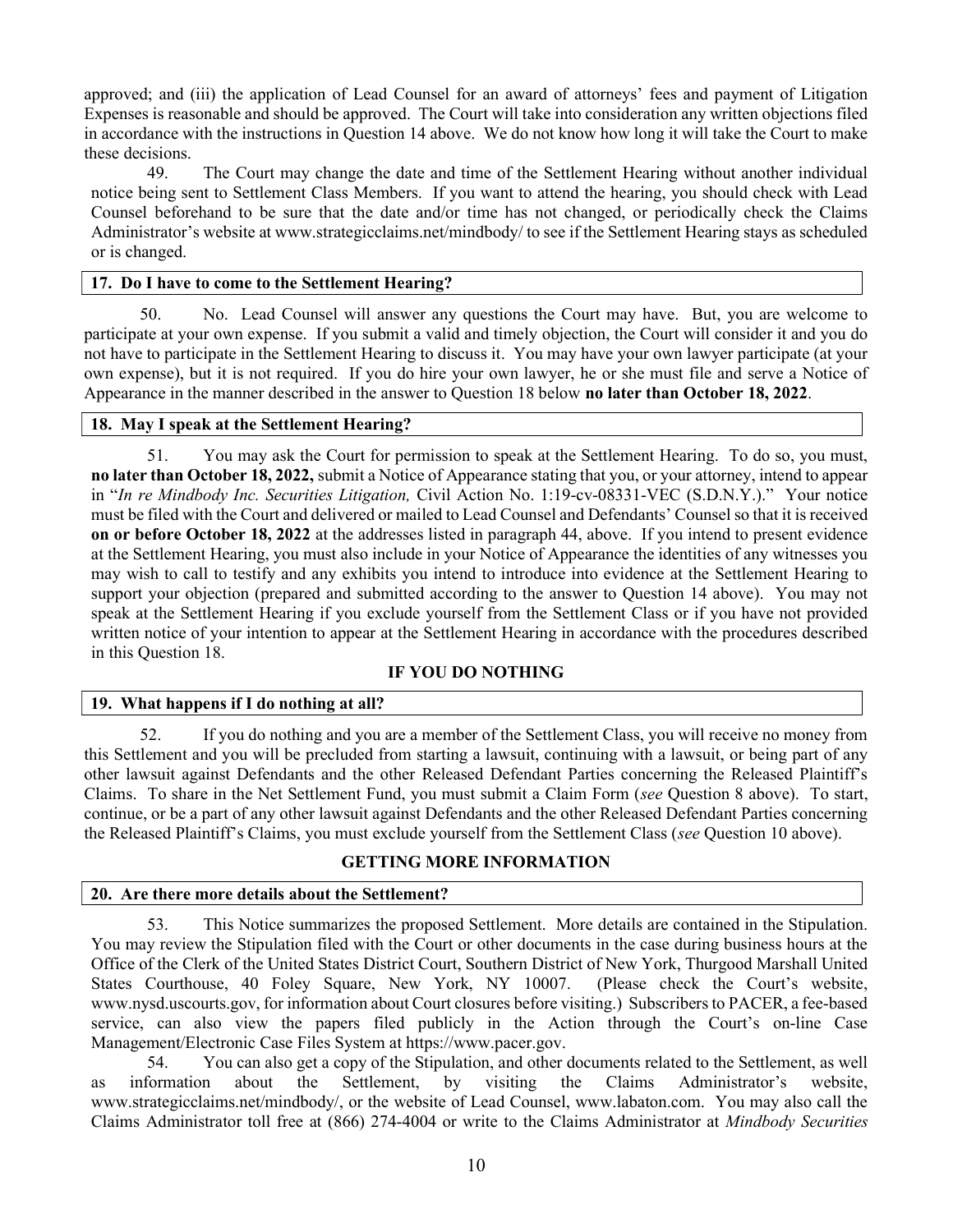Litigation, c/o Strategic Claims Services, P.O. Box 230, 600 N. Jackson Street, Suite 205, Media, PA 19063. Do not call the Court with questions about the Settlement.

#### PLAN OF ALLOCATION OF THE NET SETTLEMENT FUND

#### 21. How will my claim be calculated?

55. The Plan of Allocation set forth below is the plan for calculating claims and distributing the proceeds of the Settlement that is being proposed by Co-Lead Plaintiffs and Lead Counsel to the Court for approval. The Court may approve this Plan of Allocation or modify it without additional individual notice to the Settlement Class. Any order modifying the Plan of Allocation will be posted on the Claims Administrator's website www.strategicclaims.net/mindbody/ and at www.labaton.com.

56. As noted above, the Settlement Amount and the interest it earns is the Settlement Fund. The Settlement Fund, after deduction of Court-approved attorneys' fees and Litigation Expenses, Notice and Administration Expenses, Taxes, and any other fees or expenses approved by the Court is the Net Settlement Fund. The Net Settlement Fund will be distributed to members of the Settlement Class who timely submit valid Claim Forms that show a "Recognized Claim" according to the proposed Plan of Allocation (or any other plan of allocation approved by the Court). Settlement Class Members who do not timely submit valid Claim Forms will not share in the Net Settlement Fund, but will still be bound by the Settlement.

57. The objective of the Plan of Allocation is to distribute the Net Settlement Fund among those Settlement Class Members who allegedly suffered economic losses as a result of the alleged wrongdoing. To design the Plan, Lead Counsel conferred with Co-Lead Plaintiffs' damages expert. This Plan is intended to be generally consistent with an assessment of, among other things, the damages that Co-Lead Plaintiffs and Lead Counsel believe were recoverable in the Action. The Plan of Allocation, however, is not a formal damages analysis and the calculations made pursuant to the Plan are not intended to be estimates of, nor indicative of, the losses or corresponding damages that Settlement Class Members suffered or might have been able to recover after a trial. The calculations pursuant to the Plan of Allocation are also not estimates of the amounts that will be paid to Authorized Claimants. An individual Settlement Class Member's recovery will depend on, for example: (i) the total number and value of claims submitted; and (ii) when the claimant purchased and sold Mindbody publicly traded Class A common stock. Shares tendered on February 15, 2019 do not count as sales and are not eligible for a recovery. The computations under the Plan of Allocation are only a method to weigh the claims of Authorized Claimants against one another for the purposes of making pro rata allocations of the Net Settlement Fund. The Claims Administrator will determine each Authorized Claimant's pro rata share of the Net Settlement Fund based upon each Authorized Claimant's "Recognized Claim."

58. Mindbody publicly traded Class A common stock (Ticker: MB) is the only security eligible for recovery under the Plan of Allocation.

#### CALCULATION OF RECOGNIZED LOSS AMOUNTS

59. For purposes of determining whether a claimant has a Recognized Claim, purchases, acquisitions, and sales of Mindbody's publicly traded Class A common stock will first be matched on a First In/First Out ("FIFO") basis. Class Period sales will be matched first against any holdings as of the close of trading on November 6, 2018, and then against purchases/acquisitions in chronological order, beginning with the earliest purchase/acquisition made during the Class Period.

60. A "Recognized Loss Amount"<sup>3</sup> will be calculated as set forth below for each share of Mindbody Class A common stock sold during the period from November 6, 2018 through February 15, 2019, both dates inclusive, that is listed in the Claim Form and for which adequate documentation is provided:

A. For shares of Mindbody Class A common stock held as of the close of trading on November 6, 2018, for each such share sold from November 6, 2018 after 4:15 p.m. (EST) through December 23, 2018, inclusive, the Recognized Loss Amount per share will be calculated as \$49.50 (which is Co-Lead Plaintiffs' estimate

<sup>&</sup>lt;sup>3</sup> Recognized Loss Amounts are not an assessment of, or determination of, any claimant's alleged or actual losses or corresponding damages from the alleged wrongdoing that is the subject of the Action.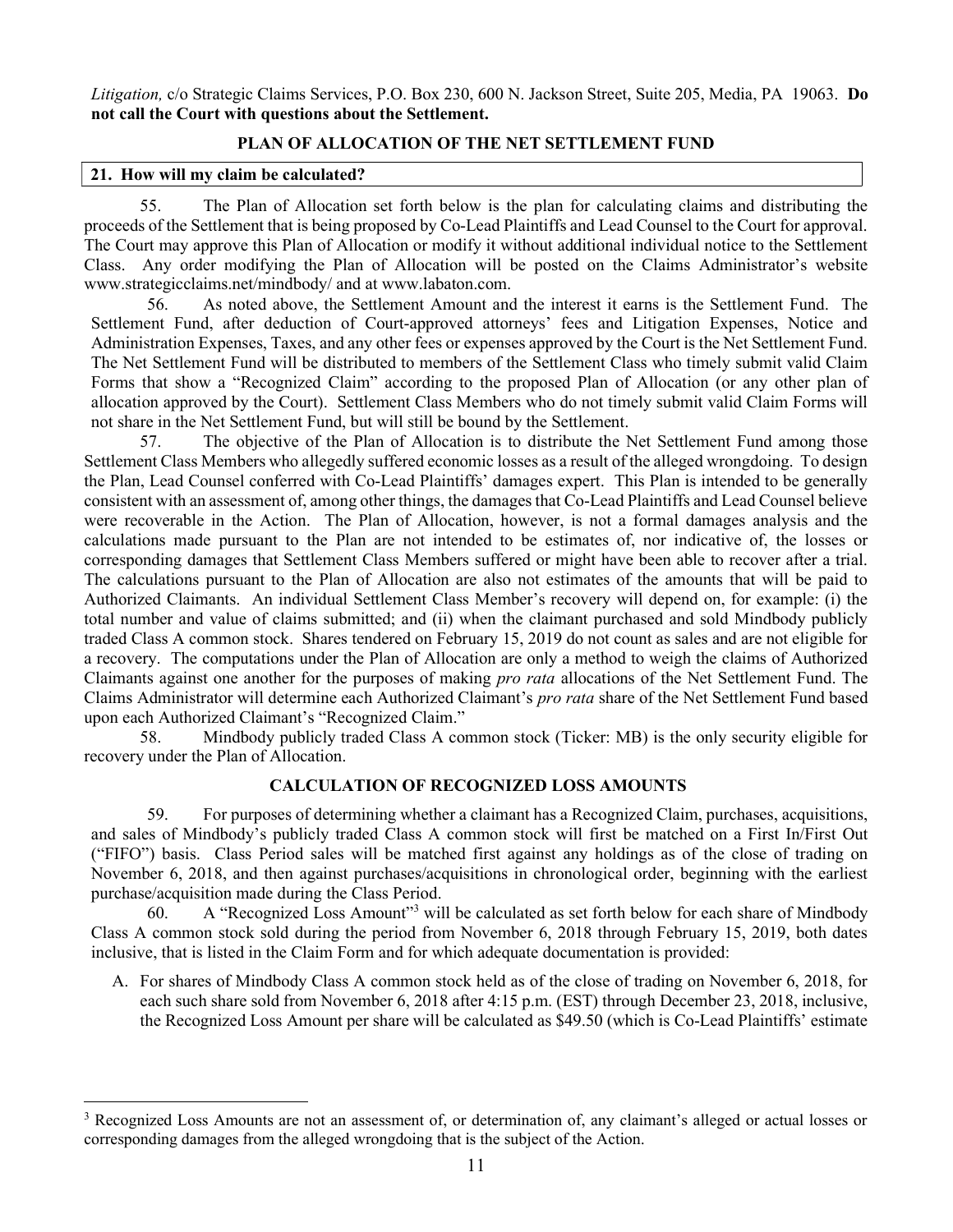of the nominal fair value of such share<sup>4</sup>) minus the price at which the share was sold (excluding all fees, taxes, and commissions).

- B. For shares of Mindbody Class A common stock held as of the opening of trading on December 24, 2018, for each such share sold from December 24, 2018 through January 3, 2019, inclusive, the Recognized Loss Amount per share will be calculated as \$49.50 (which is Co-Lead Plaintiffs' estimate of the nominal fair value of such share<sup>5</sup>) minus the price at which the share was sold (excluding all fees, taxes, and commissions).
- C. For shares of Mindbody Class A common stock held as of the opening of trading on January 4, 2019, for each such share sold from January 4, 2019 through February 15, 2019, inclusive, the Recognized Loss Amount per share will be calculated as \$49.50 (which is Co-Lead Plaintiffs' estimate of the nominal fair value of such share<sup>6</sup>) minus the price at which the share was sold (excluding all fees, taxes, and commissions).
- D. Shares of Mindbody Class A common stock purchased and sold from November 6, 2018 after 4:15 p.m. (EST) through December 23, 2018, from December 24, 2018 through January 3, 2019, and/or from January 4, 2019 through February 15, 2019 have a Recognized Loss Amount of \$0 per share because they were purchased and sold within the same allegedly deflationary period.

#### ADDITIONAL PROVISIONS OF THE PLAN OF ALLOCATION

61. For purposes of counting shares sold on November 6, 2018, only shares sold after 4:15 p.m. (EST) will be counted. Any share sold on November 6, 2018 at a price of \$33.50 or less will be assumed to be a share sold on that date after 4:15 p.m. (EST), given the prices that shares traded at before 4:15 p.m. (EST). Shares tendered on February 15, 2019 do not count as sales and are not eligible for a recovery.

62. The sum of a claimant's Recognized Loss Amounts will be the claimant's "Recognized Claim."

63. If the sum total of Recognized Claims of all Authorized Claimants who are entitled to receive payment out of the Net Settlement Fund is greater than the Net Settlement Fund, each Authorized Claimant will receive his, her, or its *pro rata* share of the Net Settlement Fund. The *pro rata* share will be the Authorized Claimant's Recognized Claim divided by the total of Recognized Claims of all Authorized Claimants, multiplied by the total amount in the Net Settlement Fund. If the Net Settlement Fund exceeds the sum total amount of the Recognized Claims of all Authorized Claimants entitled to receive payment out of the Net Settlement Fund, the excess amount in the Net Settlement Fund will be distributed *pro rata* to all Authorized Claimants entitled to receive payment.

64. Purchases or acquisitions and sales of Mindbody Class A common stock shall be deemed to have occurred on the "contract" or "trade" date as opposed to the "settlement" or "payment" or "sale" date. The receipt or grant by gift, inheritance or operation of law of Mindbody Class A common stock during the Class Period shall not be deemed a purchase, acquisition, or sale of such shares for the calculation of an Authorized Claimant's Recognized Claim, nor shall the receipt or grant be deemed an assignment of any claim relating to the purchase/acquisition of such shares unless: (i) the donor or decedent purchased or otherwise acquired such shares of Mindbody Class A common stock; (ii) no Claim Form was submitted by or on behalf of the donor, on behalf of the decedent, or by anyone else with respect to such shares of Mindbody Class A common stock; and (iii) it is specifically so provided in the instrument of gift or assignment.

65. The Net Settlement Fund will be allocated among all Authorized Claimants whose prorated payment is \$10.00 or greater. Because of the administrative costs associated with making payments, if the prorated payment to any Authorized Claimant calculates to less than \$10.00, it will not be included in the calculation and no distribution will be made to that Authorized Claimant.

<sup>&</sup>lt;sup>4</sup> Defendants do not agree that the value of Mindbody Class A common stock was different from the price at which that stock traded on the public market.

<sup>&</sup>lt;sup>5</sup> Defendants do not agree that the value of Mindbody Class A common stock was different from the price at which that stock traded on the public market.

<sup>&</sup>lt;sup>6</sup> Defendants do not agree that the value of Mindbody Class A common stock was different from the price at which that stock traded on the public market.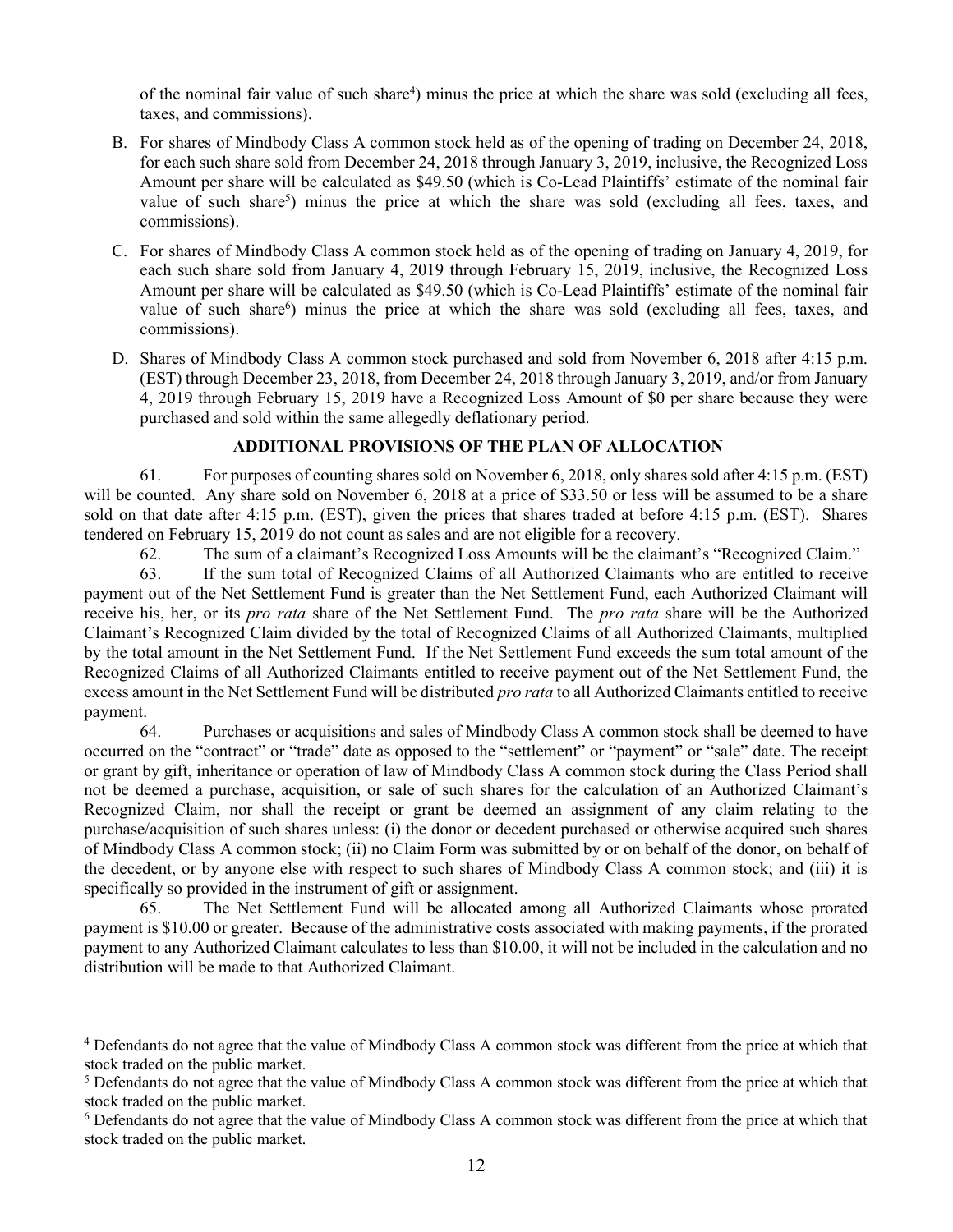66. Distributions will be made to eligible Authorized Claimants after all claims have been processed and after the Court has finally approved the Settlement. If there is any balance remaining in the Net Settlement Fund (whether by reason of tax refunds, uncashed checks, or otherwise) after at least six (6) months from the date of initial distribution of the Net Settlement Fund, the Claims Administrator will, if feasible and economical after payment of Notice and Administration Expenses, Taxes, and attorneys' fees and expenses, if any, redistribute such balance among Authorized Claimants who have cashed their checks in an equitable and economic fashion. Once it is no longer feasible or economical to make further distributions, any balance that still remains in the Net Settlement Fund after re-distribution(s) and after payment of outstanding Notice and Administration Expenses, Taxes, and attorneys' fees and expenses, if any, shall be contributed to a private, non-profit, non-sectarian  $501(c)(3)$ organization, to be designated by Co-Lead Plaintiffs and approved by the Court.

67. Payment pursuant to the Plan of Allocation or such other plan of allocation as may be approved by the Court will be conclusive against all claimants. No person will have any claim against Co-Lead Plaintiffs, Lead Counsel, their damages experts, the Claims Administrator, or other agent designated by Lead Counsel, arising from determinations or distributions to claimants made substantially in accordance with the Stipulation, the Plan of Allocation approved by the Court, or further orders of the Court. Co-Lead Plaintiffs, Defendants, Defendants' Counsel, and all other Released Parties will have no responsibility for or liability whatsoever for the investment or distribution of the Settlement Fund, the Net Settlement Fund, the Plan of Allocation or the determination, administration, calculation, or payment of any Claim Form or non-performance of the Claims Administrator, the payment or withholding of taxes owed by the Settlement Fund or any losses incurred in connection therewith.

68. Each claimant is deemed to have submitted to the jurisdiction of the United States District Court for the Southern District of New York with respect to his, her, or its claim.

## SPECIAL NOTICE TO SECURITIES BROKERS AND NOMINEES

69. If you **sold** Mindbody publicly traded Class A common stock (Ticker: MB) during the period from November 6, 2018 through February 15, 2019, inclusive, for the beneficial interest of a person or entity other than yourself, the Court has directed that WITHIN TEN (10) CALENDAR DAYS OF YOUR RECEIPT OF THIS NOTICE, YOU MUST EITHER: (a) provide a list of the names and addresses of all such beneficial owners to the Claims Administrator and the Claims Administrator is ordered to send the Notice promptly to such identified beneficial owners; or (b) request additional copies of this Notice and the Claim Form from the Claims Administrator, which will be provided to you free of charge, and **WITHIN TEN (10) CALENDAR DAYS** of receipt, mail the Notice and Claim Form directly to all the beneficial owners of those securities. If you choose to follow procedure (b), the Court has also directed that, upon making that mailing, YOU MUST SEND A STATEMENT to the Claims Administrator confirming that the mailing was made as directed and keep a record of the names and mailing addresses used. Nominees shall also provide email addresses for all such beneficial owners to the Claims Administrator, to the extent they are available. You are entitled to reimbursement from the Settlement Fund of your reasonable out-of-pocket expenses actually incurred in connection with the foregoing of up to: \$0.15 per Notice, plus postage at the current pre-sort rate used by the Claims Administrator, for Notices mailed by nominees; or \$0.05 per mailing record and email address provided to the Claims Administrator.

70. Expenses will be paid upon request and submission of appropriate supporting documentation and timely compliance with the above directives. All communications concerning the foregoing should be addressed to the Claims Administrator:

> Mindbody Securities Litigation c/o Strategic Claims Services P.O. Box 230 600 N. Jackson Street, Suite 205 Media, PA 19063 www.strategicclaims.net/mindbody/ (866) 274-4004

Dated: June 20, 2022 BY ORDER OF THE UNITED STATES DISTRICT COURT SOUTHERN DISTRICT OF NEW YORK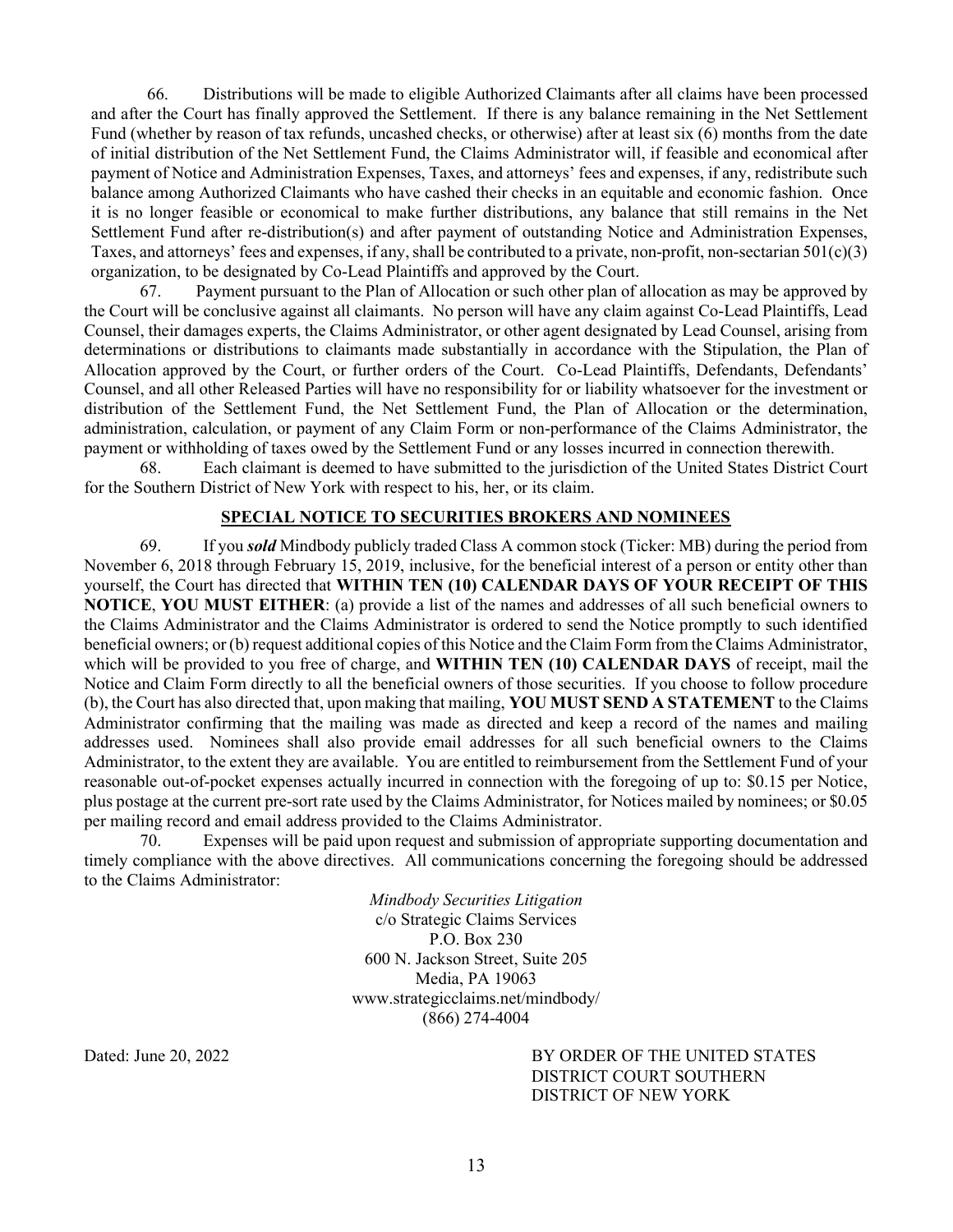## UNITED STATES DISTRICT COURT SOUTHERN DISTRICT OF NEW YORK

IN RE MINDBODY, INC. SECURITIES LITIGATION Civil Action No. 1:19-cv-08331-VEC

# PROOF OF CLAIM AND RELEASE

#### A. GENERAL INSTRUCTIONS

1. To recover as a member of the Settlement Class based on your claims in the class action entitled In re Mindbody, Inc. Securities Litigation, Civil Action No. 1:19-cv-08331-VEC (S.D.N.Y.) (the "Action"), you must complete and, on page 18 below, sign this Proof of Claim and Release form ("Claim Form"). If you fail to submit a timely and properly addressed (as explained in paragraph 3 below) Claim Form, your claim may be rejected and you may not receive any recovery from the Net Settlement Fund created in connection with the proposed Settlement.

2. Submission of this Claim Form, however, does not assure that you will share in the proceeds of the Settlement of the Action.

3. THIS CLAIM FORM MUST BE SUBMITTED ONLINE AT WWW.STRATEGICCLAIMS.NET/MINDBODY/ NO LATER THAN SEPTEMBER 27, 2022 OR, IF MAILED, BE POSTMARKED OR RECEIVED NO LATER THAN SEPTEMBER 27, 2022, ADDRESSED AS FOLLOWS:

> Mindbody Securities Litigation c/o Strategic Claims Services P.O. Box 230 600 N. Jackson Street, Suite 205 Media, PA 19063 www.strategicclaims.net/mindbody/

If you are a member of the Settlement Class, and you do not timely request exclusion from the Settlement Class, you are bound by the terms of any judgment entered in the Action, including the releases provided therein, WHETHER OR NOT YOU SUBMIT A CLAIM FORM OR RECEIVE A PAYMENT. RECEIPT OF THIS CLAIM FORM DOES NOT MEAN YOU ARE A MEMBER OF THE SETTLEMENT CLASS.

#### B. CLAIMANT IDENTIFICATION

1. If you sold shares of the publicly traded Class A common stock of Mindbody, Inc. ("Mindbody") (Ticker: MB) during the period from November 6, 2018 through February 15, 2019, both dates inclusive (the "Class Period") and held the stock in your name, you were the beneficial owner as well as the record owner. If, however, you sold Mindbody shares during the Class Period through a third party, such as a brokerage firm, you were the beneficial owner and the third party was the record owner.

2. Use Part I of this form entitled "Claimant Information" to identify each beneficial owner of Mindbody publicly traded Class A common stock that forms the basis of this claim. THIS CLAIM MUST BE FILED BY THE ACTUAL BENEFICIAL OWNER(S) OR THE LEGAL REPRESENTATIVE OF SUCH OWNER(S). All joint owners must sign this claim.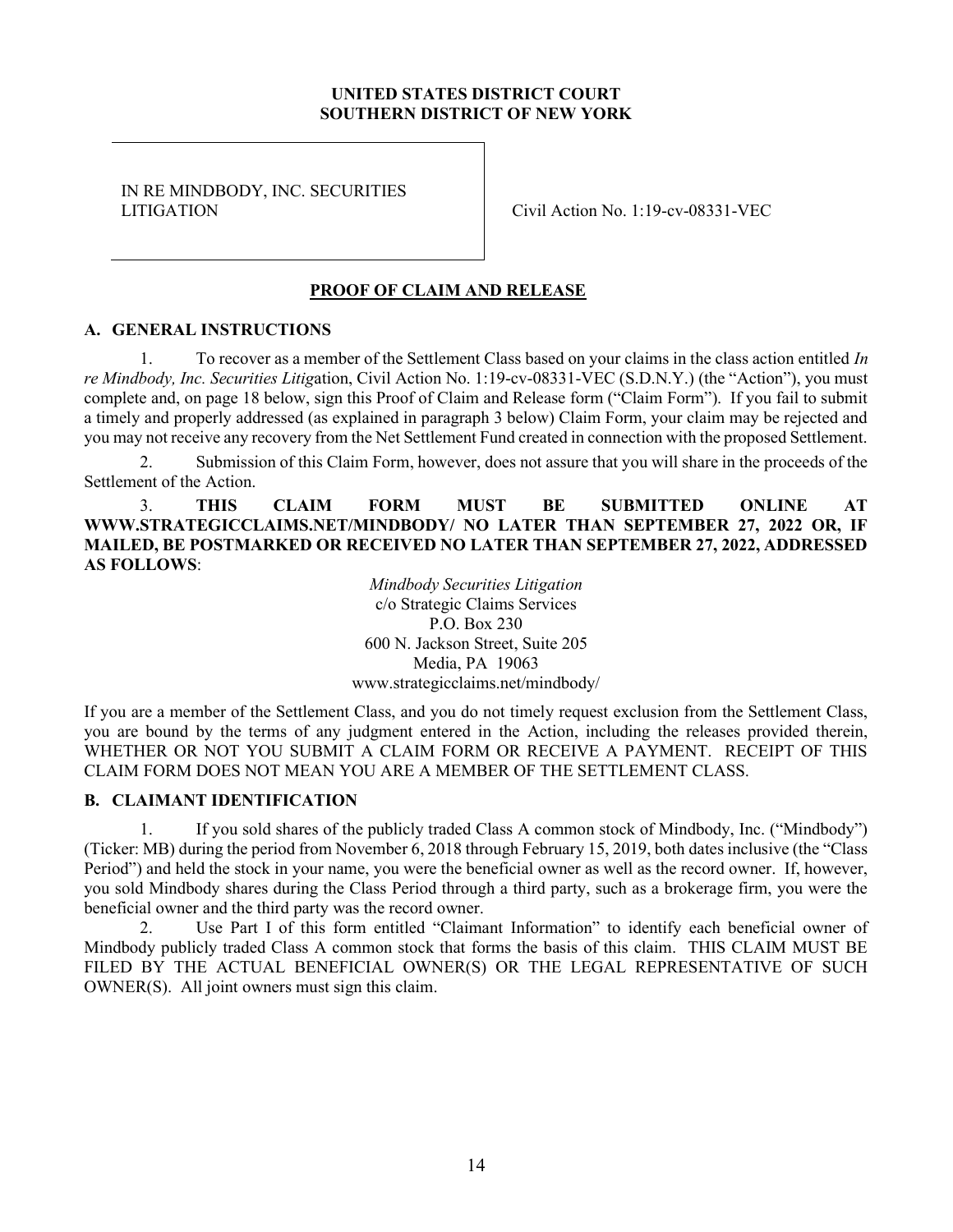3. Executors, administrators, guardians, conservators, custodians, trustees, and legal representatives must complete and sign this Claim Form on behalf of persons represented by them and their authority must accompany this claim and their titles or capacities must be stated. The Social Security (or taxpayer identification) number and telephone number of the beneficial owner may be used in verifying the claim. Failure to provide the foregoing information could delay verification of the claim or result in rejection of the claim.

# C. IDENTIFICATION OF TRANSACTIONS

1. Use Part II of this form entitled "Schedule of Transactions in Mindbody Publicly Traded Class A Common Stock" to supply all required details of your transaction(s) in Mindbody shares. If you need more space or additional schedules, attach separate sheets giving all of the required information in substantially the same form. Sign and print or type your name on each additional sheet.

2. On the schedules, provide all of the requested information with respect to: (i) all of your holdings of Mindbody shares as of the close of trading on November 6, 2018; (ii) all of your purchases, acquisitions, and sales of Mindbody shares from November 6, 2018 (after close of trading) through February 15, 2019, both dates inclusive; and (iii) all of your holdings in Mindbody shares at the close of trading on February 15, 2019, whether such purchases, acquisitions, sales or transactions resulted in a profit or a loss. Failure to report all such transactions may result in the rejection of your claim. Shares tendered on February 15, 2019 do not count as sales and are not eligible for a recovery.

3. Copies of broker confirmations or other documentation of your transactions in Mindbody publicly traded Class A common stock must be attached to your claim. Failure to provide this documentation could delay verification of your claim or result in rejection of your claim. THE PARTIES DO NOT HAVE INFORMATION ABOUT YOUR TRANSACTIONS IN MINDBODY SHARES.

4. NOTICE REGARDING ELECTRONIC FILING: Certain claimants with large numbers of transactions may request, either personally or through a legal representative ("Representative Filers"), to submit information regarding their transactions in electronic files. This is different than submitting your claim online using the Claim Administrator website. All such claimants MUST submit a manually signed paper Claim Form whether or not they also submit electronic copies. If you wish to file your claim electronically, you must contact the Claims Administrator at (866) 274-4004 or efile@strategicclaims.net to obtain the required file layout. The Claims Administrator may also request that claimants with a large number of transactions file their claims electronically. No electronic files will be considered to have been properly submitted unless the Claims Administrator issues to the claimant a written acknowledgment of receipt and acceptance of electronically submitted data.

5. NOTICE REGARDING ONLINE FILING: Claimants who are not Representative Filers may submit their claims online using the electronic version of the Claim Form hosted at www.strategicclaims.net/mindbody/. If you are not acting as a Representative Filer, you do not need to contact the Claims Administrator prior to filing. After filing, you will receive an automated e-mail confirming receipt once your Claim Form has been submitted. If you are unsure if you should submit your claim as a Representative Filer, please contact the Claims Administrator at info@strategicclaims.net or (866) 274-4004. If you are not a Representative Filer, but your claim contains a large number of transactions, the Claims Administrator may request that you also submit an electronic spreadsheet reporting your transactions together with your Claim Form.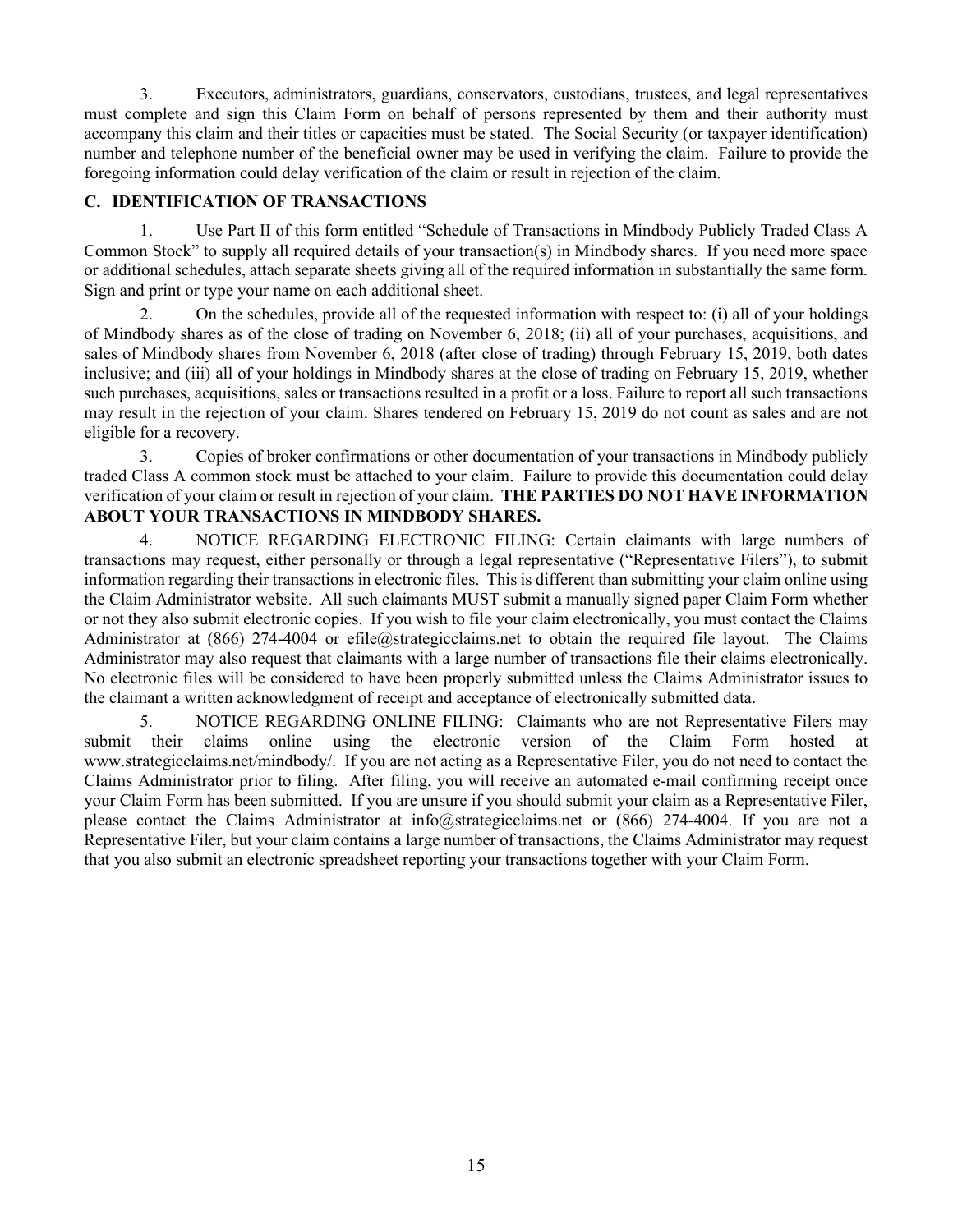# PART I – CLAIMANT INFORMATION

The Claims Administrator will use this information for all communications regarding this Claim Form. If this information changes, you MUST notify the Claims Administrator in writing at the address above. Complete names of all persons and entities must be provided.

| <b>Beneficial Owner Name</b>                                                                  |  |                                                                                                  |     |  |  |
|-----------------------------------------------------------------------------------------------|--|--------------------------------------------------------------------------------------------------|-----|--|--|
| Co-Beneficial Owner Name                                                                      |  |                                                                                                  |     |  |  |
| Address 1 (Street Name and Number)                                                            |  |                                                                                                  |     |  |  |
| Address 2 (apartment, unit, or box number)                                                    |  |                                                                                                  |     |  |  |
| City                                                                                          |  | <b>State</b>                                                                                     | ZIP |  |  |
| Foreign Province                                                                              |  | Foreign Country                                                                                  |     |  |  |
| Telephone Number (home)                                                                       |  | Telephone Number (work)                                                                          |     |  |  |
| <b>Email Address</b>                                                                          |  |                                                                                                  |     |  |  |
| Account Number (if filing for multiple accounts, file a separate Claim Form for each account) |  |                                                                                                  |     |  |  |
| <b>OR</b><br>Last Four Digits of Social Security Number (for<br>individuals):                 |  | Last Four Digits of Taxpayer Identification Number (for<br>estates, trusts, corporations, etc.): |     |  |  |

Claimant Account Type (check appropriate box):

| $\Box$ Individual (includes joint owner accounts) $\Box$ Pension Plan |               | $\Box$ Trust     |
|-----------------------------------------------------------------------|---------------|------------------|
| $\Box$ Corporation                                                    | $\Box$ Estate |                  |
| $\Box$ IRA/401K                                                       | $\Box$ Other  | (please specify) |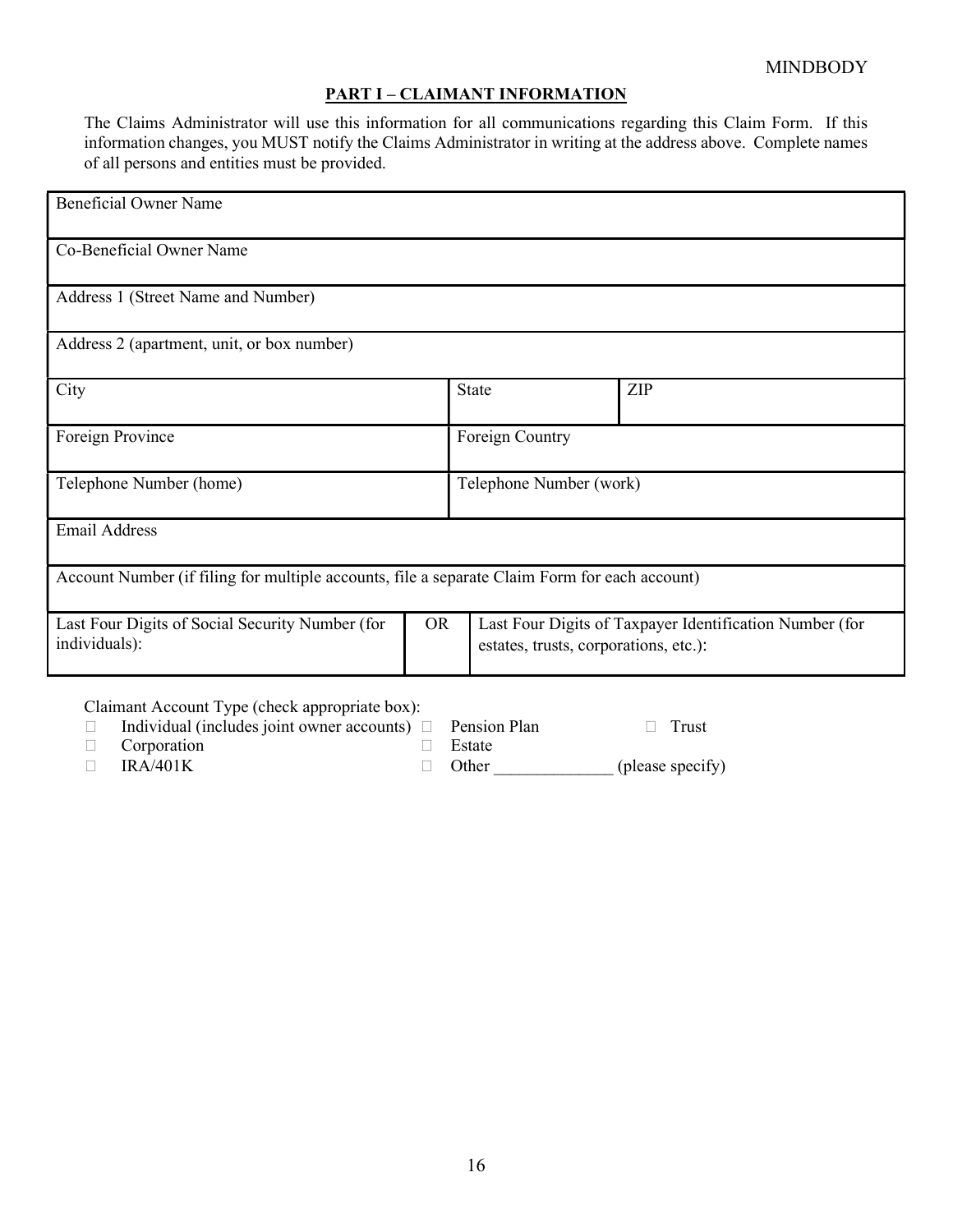# PART II – SCHEDULE OF TRANSACTIONS IN MINDBODY PUBLICLY TRADED CLASS A COMMON STOCK

| 1. HOLDINGS AS OF CLOSE OF TRADING ON NOVEMBER 6, 2018 – State the total number                 | Confirm Proof of         |
|-------------------------------------------------------------------------------------------------|--------------------------|
| of shares of Mindbody Class A common stock held as of the close of trading on November 6, 2018. | <b>Position Enclosed</b> |
| (Must be documented.) If none, write "zero" or "0."                                             |                          |
|                                                                                                 |                          |

# 2. PURCHASES/ACQUISITIONS FROM NOVEMBER 6, 2018 (AFTER CLOSE OF TRADING) THROUGH

FEBRUARY 15, 2019. Separately list each and every purchase/acquisition of Mindbody Class A common stock from after the close of trading on November 6, 2018 through and including the close of trading on February 15, 2019. (Must be documented.)

| Date of Purchase/<br>Acquisition<br>(List Chronologically)<br>(Month/Day/Year)                                                                                                                                                                  | Number of Shares<br>Purchased/<br>Acquired | Purchase/<br>Acquisition<br>Price Per Share | Total Purchase/<br><b>Acquisition Price</b><br>(excluding taxes,<br>commissions, and fees)            | Confirm Proof of<br>Purchase/<br><b>Acquistion Enclosed</b> |
|-------------------------------------------------------------------------------------------------------------------------------------------------------------------------------------------------------------------------------------------------|--------------------------------------------|---------------------------------------------|-------------------------------------------------------------------------------------------------------|-------------------------------------------------------------|
|                                                                                                                                                                                                                                                 |                                            | \$                                          | \$                                                                                                    | $\circ$                                                     |
|                                                                                                                                                                                                                                                 |                                            | \$                                          | \$                                                                                                    | $\circ$                                                     |
|                                                                                                                                                                                                                                                 |                                            | \$                                          | \$                                                                                                    | $\circ$                                                     |
|                                                                                                                                                                                                                                                 |                                            | $\mathcal{S}$                               | $\mathcal{S}$                                                                                         | $\circ$                                                     |
| 3. SALES FROM NOVEMBER 6, 2018 (AFTER CLOSE OF TRADING) THROUGH                                                                                                                                                                                 |                                            |                                             |                                                                                                       | IF NONE, CHECK                                              |
|                                                                                                                                                                                                                                                 |                                            |                                             | FEBRUARY 15, 2019– Separately list each and every sale of Mindbody Class A common stock from          | <b>HERE</b>                                                 |
|                                                                                                                                                                                                                                                 |                                            |                                             | after the close of trading on November 6, 2018 through and including the close of trading on February | $\circ$                                                     |
| 15, 2019. (Must be documented.)                                                                                                                                                                                                                 |                                            |                                             |                                                                                                       |                                                             |
| Date of Sale                                                                                                                                                                                                                                    | Number of                                  | Sale Price                                  | <b>Total Sale Price</b>                                                                               | Confirm Proof                                               |
| (List Chronologically)<br>(Month/Day/Year)                                                                                                                                                                                                      | <b>Shares Sold</b>                         | Per Share                                   | (excluding taxes,<br>commissions, and fees)                                                           | of Sale Enclosed                                            |
|                                                                                                                                                                                                                                                 |                                            | \$                                          | \$                                                                                                    | $\circ$                                                     |
|                                                                                                                                                                                                                                                 |                                            | \$                                          | \$                                                                                                    | $\circ$                                                     |
|                                                                                                                                                                                                                                                 |                                            | \$                                          | \$                                                                                                    | $\circ$                                                     |
| $\sqrt{2}$                                                                                                                                                                                                                                      |                                            | $\mathbb{S}$                                | $\mathbb{S}$                                                                                          | $\circ$                                                     |
| 4. HOLDINGS AS OF THE CLOSE OF TRADING ON FEBRUARY 15, 2019 - State the total<br>number of shares of Mindbody Class A common stock held as of the close of trading on February 15,<br>2019. (Must be documented.) If none, write "zero" or "0." |                                            |                                             |                                                                                                       | Confirm Proof of<br><b>Position Enclosed</b><br>$\circ$     |
| IF YOU NEED ADDITIONAL SPACE TO LIST YOUR TRANSACTIONS, PLEASE PHOTOCOPY THIS PAGE,<br>WRITE YOUR NAME, AND CHECK THIS BOX:                                                                                                                     |                                            |                                             |                                                                                                       |                                                             |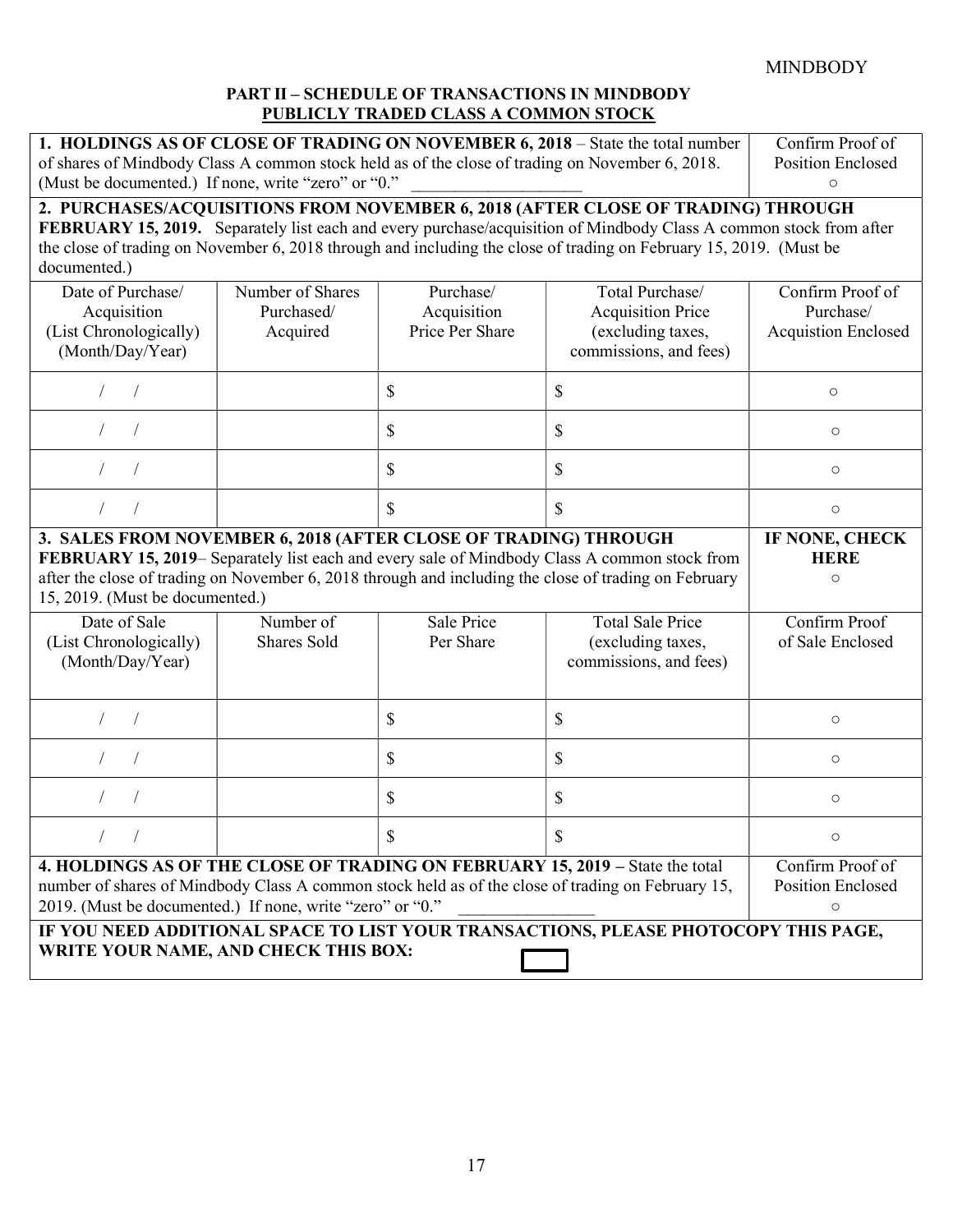# PART III – SUBMISSION TO JURISDICTION OF COURT AND ACKNOWLEDGMENTS

# YOU MUST READ AND SIGN THE RELEASE BELOW. FAILURE TO SIGN MAY RESULT IN A DELAY IN PROCESSING OR THE REJECTION OF YOUR CLAIM.

1. I (We) submit this Claim Form under the terms of the Stipulation and Agreement of Settlement, dated March 3, 2022 (the "Stipulation") described in the Notice. I (We) also submit to the jurisdiction of the United States District Court for the Southern District of New York, with respect to my (our) claim as a Settlement Class Member(s) and for purposes of enforcing the release set forth herein. I (We) further acknowledge that I am (we are) bound by and subject to the terms of any judgment that may be entered in the Action. I (We) agree to furnish additional information to the Claims Administrator to support this claim (including transactions in other Mindbody securities) if requested to do so. I (We) have not submitted any other claim in the Action covering the same sales of Mindbody Class A common stock during the Class Period and know of no other person having done so on my (our) behalf.

2. I (We) hereby acknowledge full and complete satisfaction of, and do hereby fully, finally, and forever settle, release, and discharge from the Released Plaintiff's Claims each and all of the Released Defendant Parties, both as defined in the accompanying Notice. This release shall be of no force or effect unless and until the Court approves the Settlement and the Settlement becomes effective on the Effective Date (as defined in the Stipulation).

3. I (We) hereby warrant and represent that I (we) have not assigned or transferred or purported to assign or transfer, voluntarily or involuntarily, any matter released pursuant to this release or any other part or portion thereof.

4. I (We) hereby warrant and represent that I (we) have included the information requested about all of my (our) transactions in Mindbody Class A common stock which are the subject of this claim, as well as the opening and closing positions in such securities held by me (us) on the dates requested in this Claim Form.

5. I (We) certify that I am (we are) not subject to backup withholding under the provisions of Section 3406(a)(1)(C) of the Internal Revenue Code. (Note: If you have been notified by the Internal Revenue Service that you are subject to backup withholding, please strike out the prior sentence.)

I (We) declare under penalty of perjury under the laws of the United States of America that all of the foregoing information supplied on this Claim Form by the undersigned is true and correct.

| Executed this | dav of |                   | ın     |                 |  |
|---------------|--------|-------------------|--------|-----------------|--|
|               |        | Month /<br>'Year) | (City) | (State/Country) |  |

 $\mathcal{L}_\text{max} = \mathcal{L}_\text{max} = \mathcal{L}_\text{max} = \mathcal{L}_\text{max} = \mathcal{L}_\text{max} = \mathcal{L}_\text{max} = \mathcal{L}_\text{max} = \mathcal{L}_\text{max} = \mathcal{L}_\text{max} = \mathcal{L}_\text{max} = \mathcal{L}_\text{max} = \mathcal{L}_\text{max} = \mathcal{L}_\text{max} = \mathcal{L}_\text{max} = \mathcal{L}_\text{max} = \mathcal{L}_\text{max} = \mathcal{L}_\text{max} = \mathcal{L}_\text{max} = \mathcal{$ 

 $\mathcal{L}_\text{max} = \mathcal{L}_\text{max} = \mathcal{L}_\text{max} = \mathcal{L}_\text{max} = \mathcal{L}_\text{max} = \mathcal{L}_\text{max} = \mathcal{L}_\text{max} = \mathcal{L}_\text{max} = \mathcal{L}_\text{max} = \mathcal{L}_\text{max} = \mathcal{L}_\text{max} = \mathcal{L}_\text{max} = \mathcal{L}_\text{max} = \mathcal{L}_\text{max} = \mathcal{L}_\text{max} = \mathcal{L}_\text{max} = \mathcal{L}_\text{max} = \mathcal{L}_\text{max} = \mathcal{$ Signature of Claimant Signature of Joint Claimant, if any

Print Name of Claimant Print Name of Joint Claimant, if any

(Capacity of person(s) signing, e.g., Beneficial Owner, Executor or Administrator)

# ACCURATE CLAIMS PROCESSING TAKES A SIGNIFICANT AMOUNT OF TIME. THANK YOU FOR YOUR PATIENCE.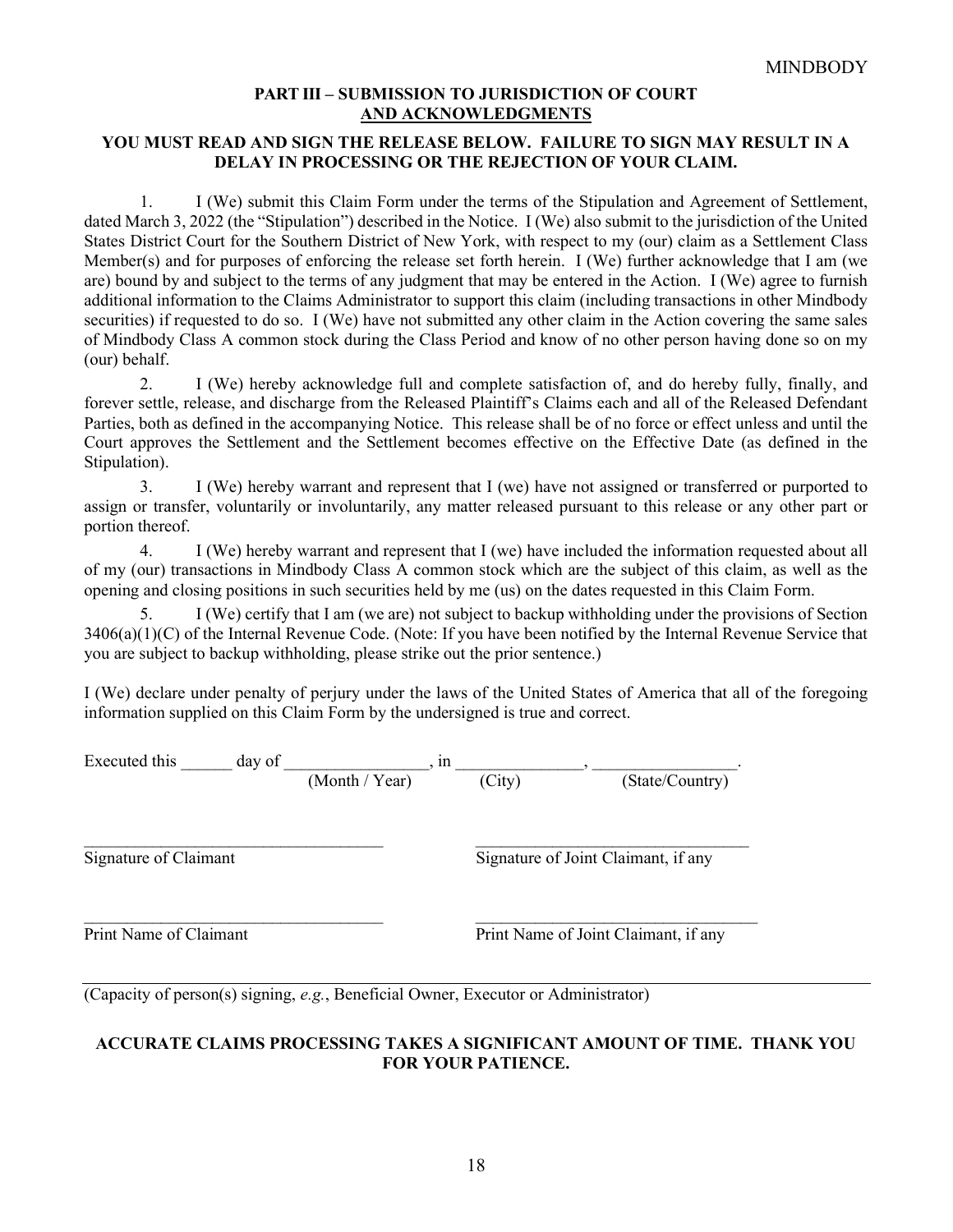# Reminder Checklist

- 1. Please sign the above release and acknowledgement.
- 2. If this claim is being made on behalf of Joint Claimants, then both must sign.
- 3. Remember to attach copies of supporting documentation, if available.
- 4. Do not send originals of certificates.
- 5. Keep a copy of your Claim Form and all supporting documentation for your records.
- 6. If you desire an acknowledgment of receipt of your Claim Form, please send it Certified Mail, Return Receipt Requested.
- 7. If you move, please send your new address to:

Mindbody Securities Litigation c/o Strategic Claims Services P.O. Box 230 600 N. Jackson Street, Suite 205 Media, PA 19063 www.strategicclaims.net/mindbody/ (866) 274-4004

8. Do not use red pen or highlighter on the Claim Form or supporting documentation.